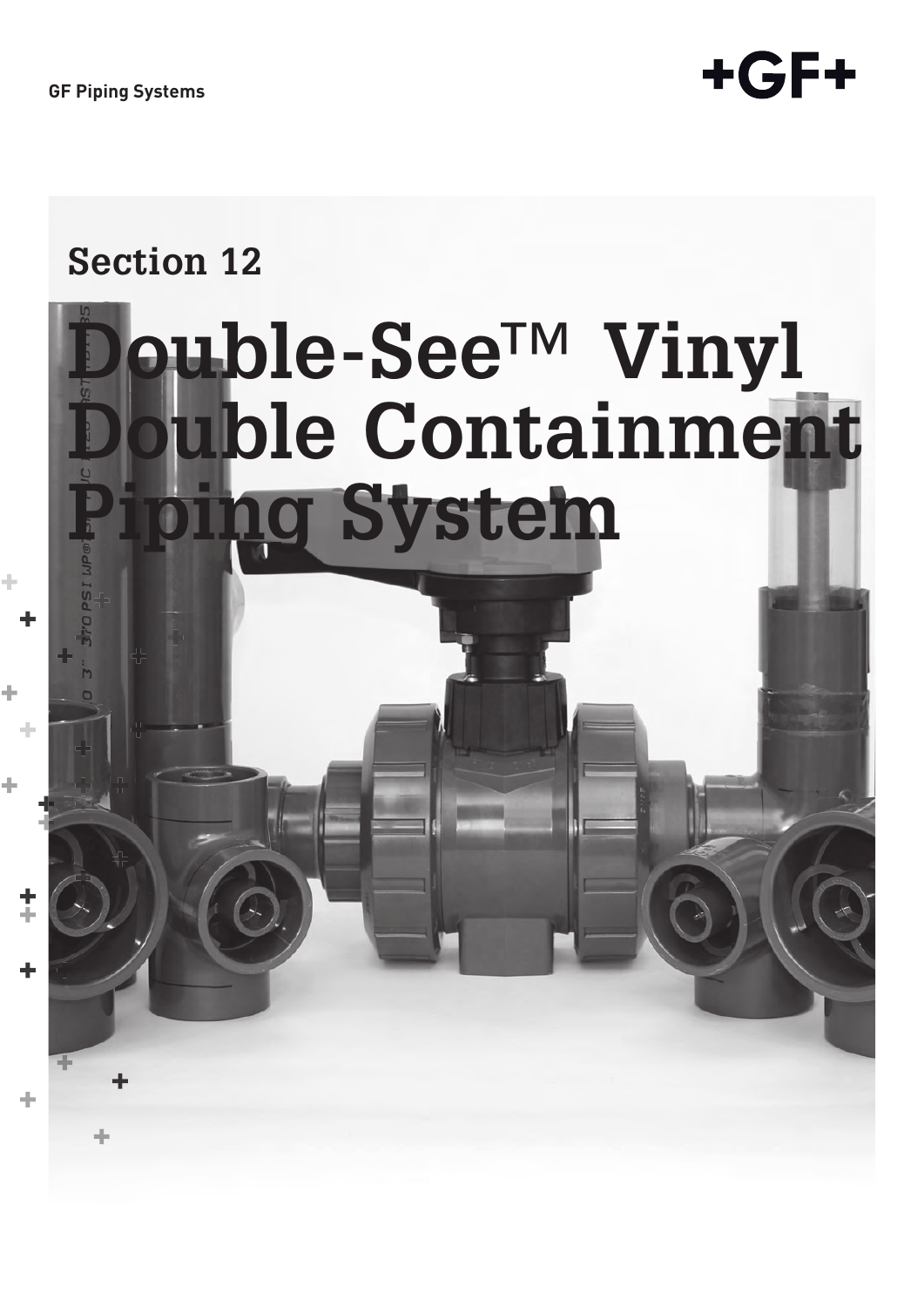# Double-See™ Vinyl Double Containment System Specification

| Double-See™ Vinyl Double Containment System Specification                                |                                            |                                                                                                                                                 |                                            |
|------------------------------------------------------------------------------------------|--------------------------------------------|-------------------------------------------------------------------------------------------------------------------------------------------------|--------------------------------------------|
|                                                                                          | <b>PVC Schedule 80</b>                     | <b>CPVC Schedule 80</b>                                                                                                                         | <b>PVC Schedule 40</b>                     |
| <b>Material</b>                                                                          |                                            |                                                                                                                                                 |                                            |
| Cell classification<br>Color                                                             | 12454<br>Dark gray                         | 23447<br>Light gray                                                                                                                             | 14353<br>Clear                             |
| Specific Gravity (g/cc3 @ 73°F)                                                          | 1.40                                       | 1.51                                                                                                                                            | 1.32                                       |
| Linear expansion coefficient (in/in °F)                                                  | $2.8 \times 10^{-5}$                       | $3.4 \times 10^{-5}$                                                                                                                            | $4.1 \times 10^{-5}$                       |
| Tensile Strength @ yield (psi @ 73°F)                                                    | 7,200                                      | 7,550                                                                                                                                           | 6,500                                      |
| Modules of Elasticity Tensile (psi @ 73°F)<br>Heat Distortion Temperature (°F @ 264 psi) | 430,000<br>158                             | 375,000<br>230                                                                                                                                  | 334,000<br>157                             |
| Flammability (UL94)                                                                      | $V - O$                                    | $V - O$                                                                                                                                         | $V - O$                                    |
| <b>Dimension</b>                                                                         |                                            |                                                                                                                                                 |                                            |
| Primary<br>Secondary                                                                     | $\frac{1}{2}$ –6"<br>$2 - 10$ "            | $1/2 - 6$ "<br>$2 - 10$ "                                                                                                                       | n/a<br>$2 - 10$ "                          |
| <b>Pressure Rating</b>                                                                   |                                            |                                                                                                                                                 |                                            |
| Primary                                                                                  | varies by size                             | varies by size                                                                                                                                  | n/a                                        |
|                                                                                          |                                            |                                                                                                                                                 |                                            |
| Secondary                                                                                | up to 50 psi                               | up to 50 psi                                                                                                                                    | up to 50 psi                               |
| <b>Temperature Rating</b>                                                                | 32°F-140°F<br>$(0^{\circ}C - 60^{\circ}C)$ | 32°F-200°F<br>$(0^{\circ}C - 93^{\circ}C)$                                                                                                      | 32°F-140°F<br>$(0^{\circ}C - 60^{\circ}C)$ |
| <b>Testing and Inspection</b>                                                            |                                            | <b>Visual Inspection</b><br><b>Dimensional Tolerance</b>                                                                                        |                                            |
|                                                                                          |                                            | <b>Pressure Testing</b>                                                                                                                         |                                            |
| Material & Product Approvals/Conformance                                                 |                                            | <b>NSF/ANSI 14 &amp; 61</b>                                                                                                                     |                                            |
|                                                                                          |                                            | ASTM D1784<br><b>ASTM D1785</b>                                                                                                                 |                                            |
|                                                                                          |                                            | <b>ASTM D2467</b>                                                                                                                               |                                            |
|                                                                                          |                                            | ASTM F441                                                                                                                                       |                                            |
| Joining Technology                                                                       |                                            | ASTM F439<br><b>Solvent Cement</b>                                                                                                              |                                            |
| Packing                                                                                  |                                            | Pipe in lifts/boxes                                                                                                                             |                                            |
|                                                                                          |                                            | Fittings in bulk boxes                                                                                                                          |                                            |
| Labeling                                                                                 |                                            | <b>Brand Name</b><br><b>Product Description</b>                                                                                                 |                                            |
|                                                                                          |                                            | Code Number                                                                                                                                     |                                            |
|                                                                                          |                                            | Material<br>Dimension                                                                                                                           |                                            |
|                                                                                          |                                            | Approvals                                                                                                                                       |                                            |
| <b>Main Applications</b>                                                                 |                                            | Double-See is suitable for a wide range of applications including water<br>and waste water treatment, chemical delivery, dosing and processing, |                                            |
|                                                                                          | collection, and many others.               | microelectronics, life sciences, metal working/finishing, waste                                                                                 |                                            |
| <b>Additional features</b>                                                               |                                            | Custom fabrications and pipe spooling available                                                                                                 |                                            |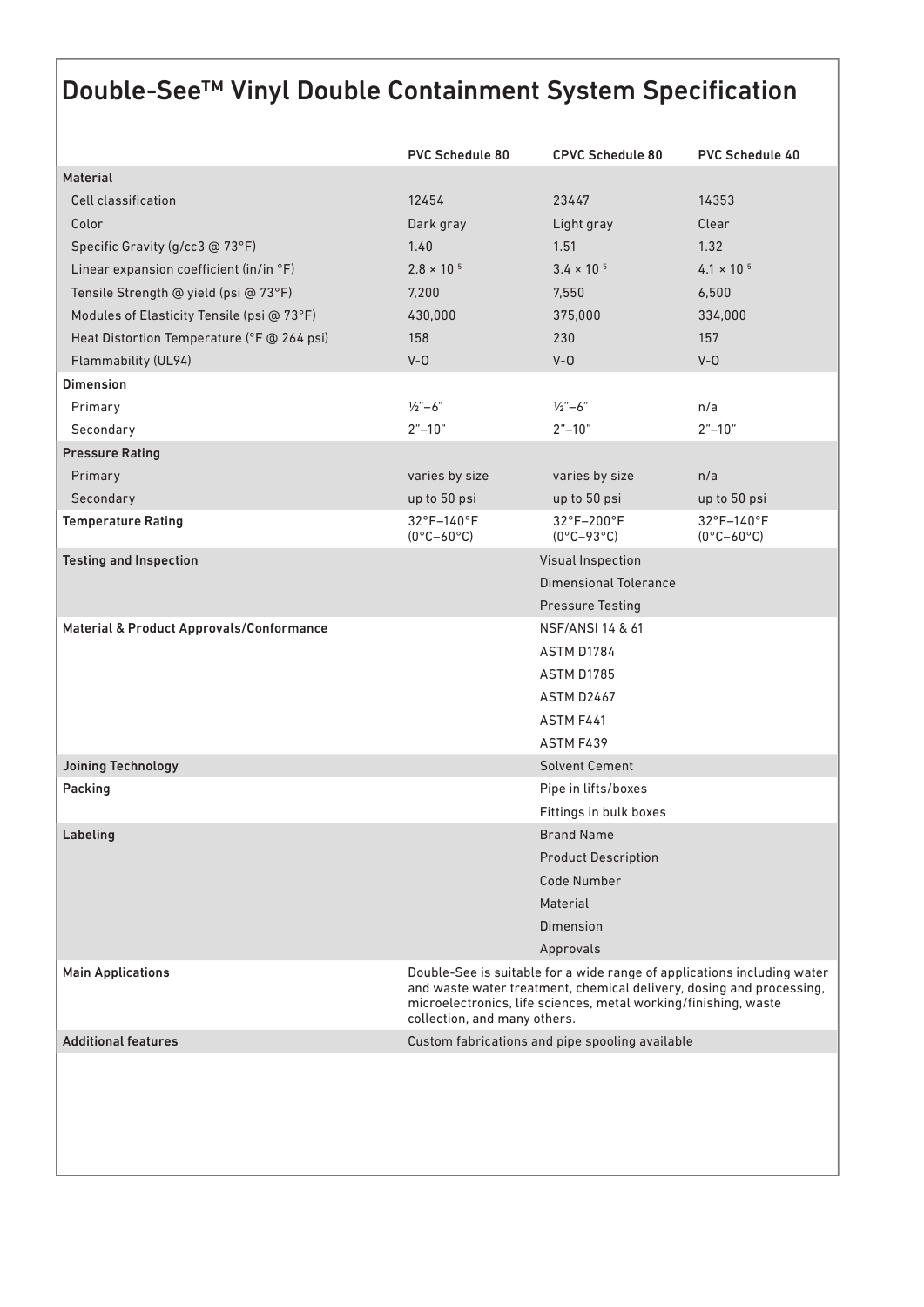| <b>Table of contents</b> |                          | Page |
|--------------------------|--------------------------|------|
|                          | Pipes                    | 118  |
|                          | Elbows                   | 122  |
|                          | Tees                     | 126  |
| P                        | Sump                     | 138  |
|                          | <b>Closure Couplings</b> | 140  |
|                          | Terminations             | 141  |
|                          | Valves                   | 143  |
| E<br>ŧ.                  | <b>Leak Detection</b>    | 149  |
| E.                       | Accessories              | 150  |
|                          |                          |      |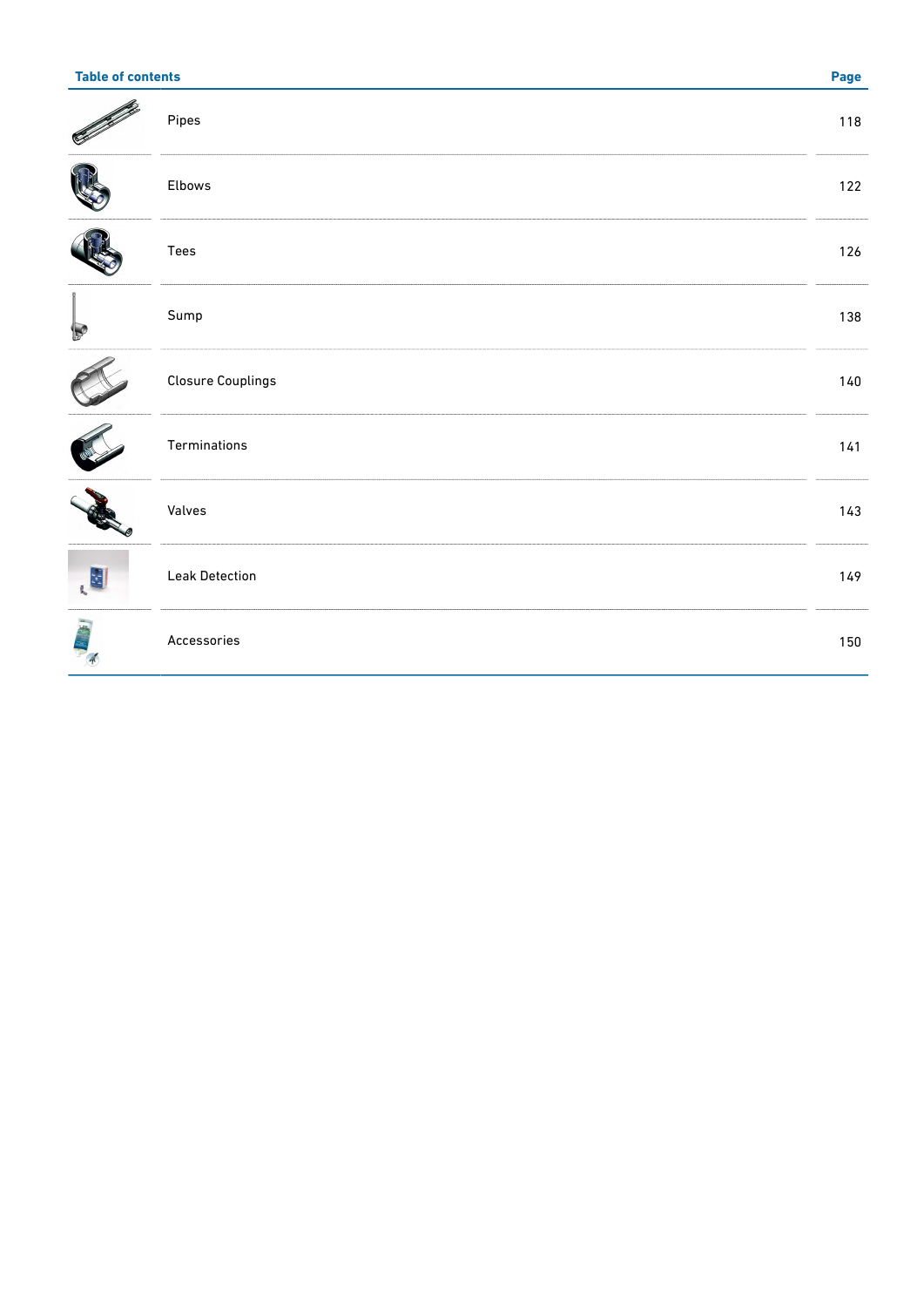# <span id="page-3-0"></span>**Pipes**

# <u>Chambridge Station Station Station Station Station Station Station Station Station Station Station Station St</u>



## A **Pipe, PVC 80 x PVC 80 (20-ft lengths)**

| Part No.       | USD    |
|----------------|--------|
| * 8808005020AB | 38.03  |
| *8808007030AB  | 45.18  |
| *8808010030AB  | 53.47  |
| *8808015040AB  | 63.01  |
| * 8808020040AB | 73.68  |
| *8808030060AB  | 87.98  |
| * 8808040080AB | 103.63 |
| *8808060100AB  | 155.44 |





| Part No.       | USD    |
|----------------|--------|
| * 9808005020AB | 44.04  |
| *9808007030AB  | 52.33  |
| *9808010030AB  | 61.87  |
| *9808015040AB  | 73.68  |
| *9808020040AB  | 85.60  |
| * 9808030060AB | 102.18 |
| *9808040080AB  | 119.17 |
| *9808060100AB  | 178.24 |

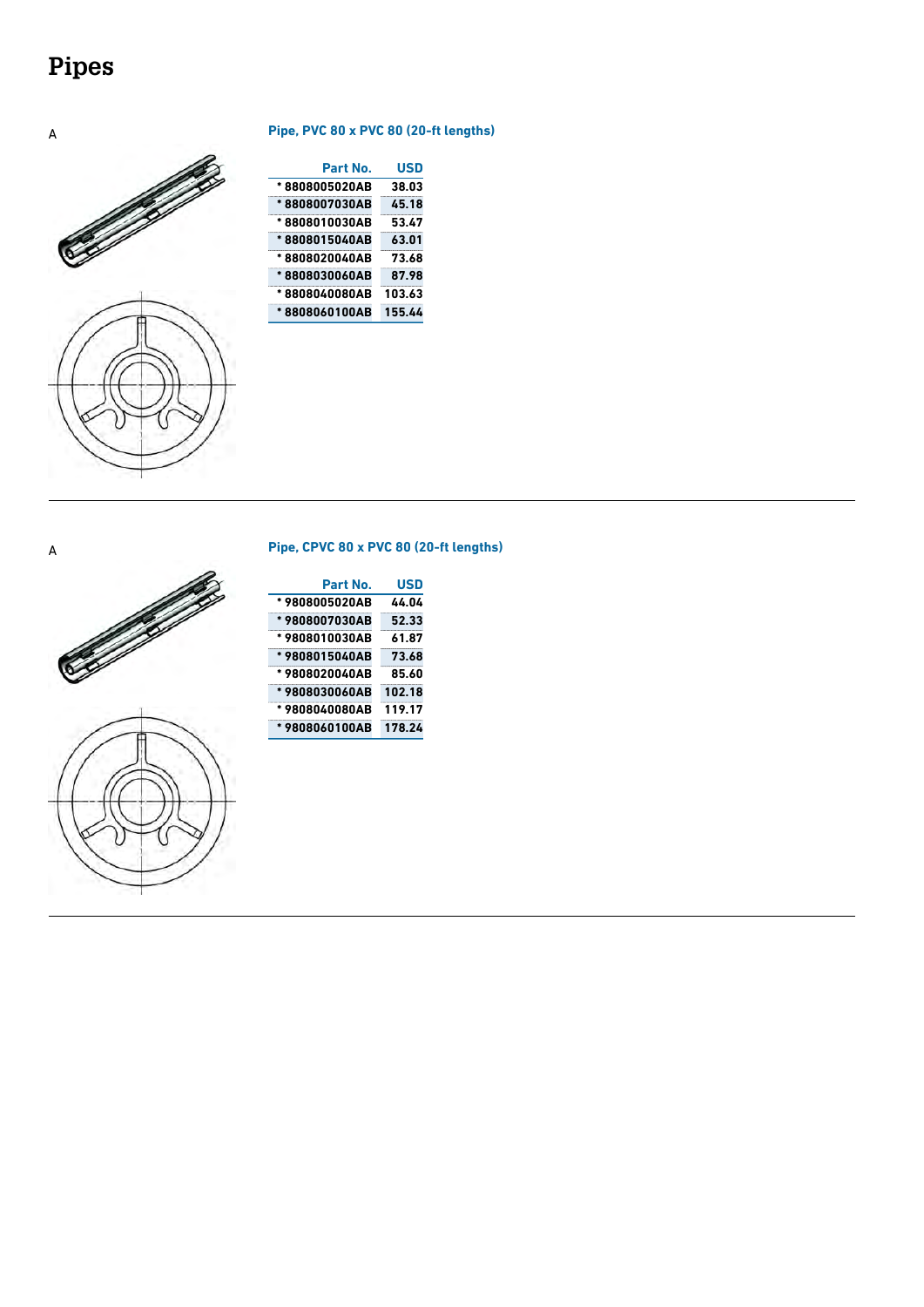### A **Pipe, CPVC 80 x CPVC 80 (20-ft lengths)**





| Part No.       | USD    |
|----------------|--------|
| * 9908005020AB | 49.95  |
| * 9908007030AB | 59.48  |
| * 9908010030AB | 70.16  |
| *9908015040AB  | 83.21  |
| *9908020040AB  | 96.27  |
| * 9908030060AB | 112.95 |
| * 9908040080AB | 131.61 |
| * 9908060100AB | 255.96 |

A **Pipe, PVC 80 x PVC 40 Clear (20-ft lengths)**

# S



| Part No.      | USD    |
|---------------|--------|
| *8308005020AB | 40.41  |
| *8308007030AB | 47.56  |
| *8308010030AB | 55.85  |
| *8308015040AB | 65.39  |
| *8308020040AB | 77.20  |
| *8308030060AB | 91.50  |
| *8308040080AB | 107.77 |
| *8308060100AB | 190.67 |
|               |        |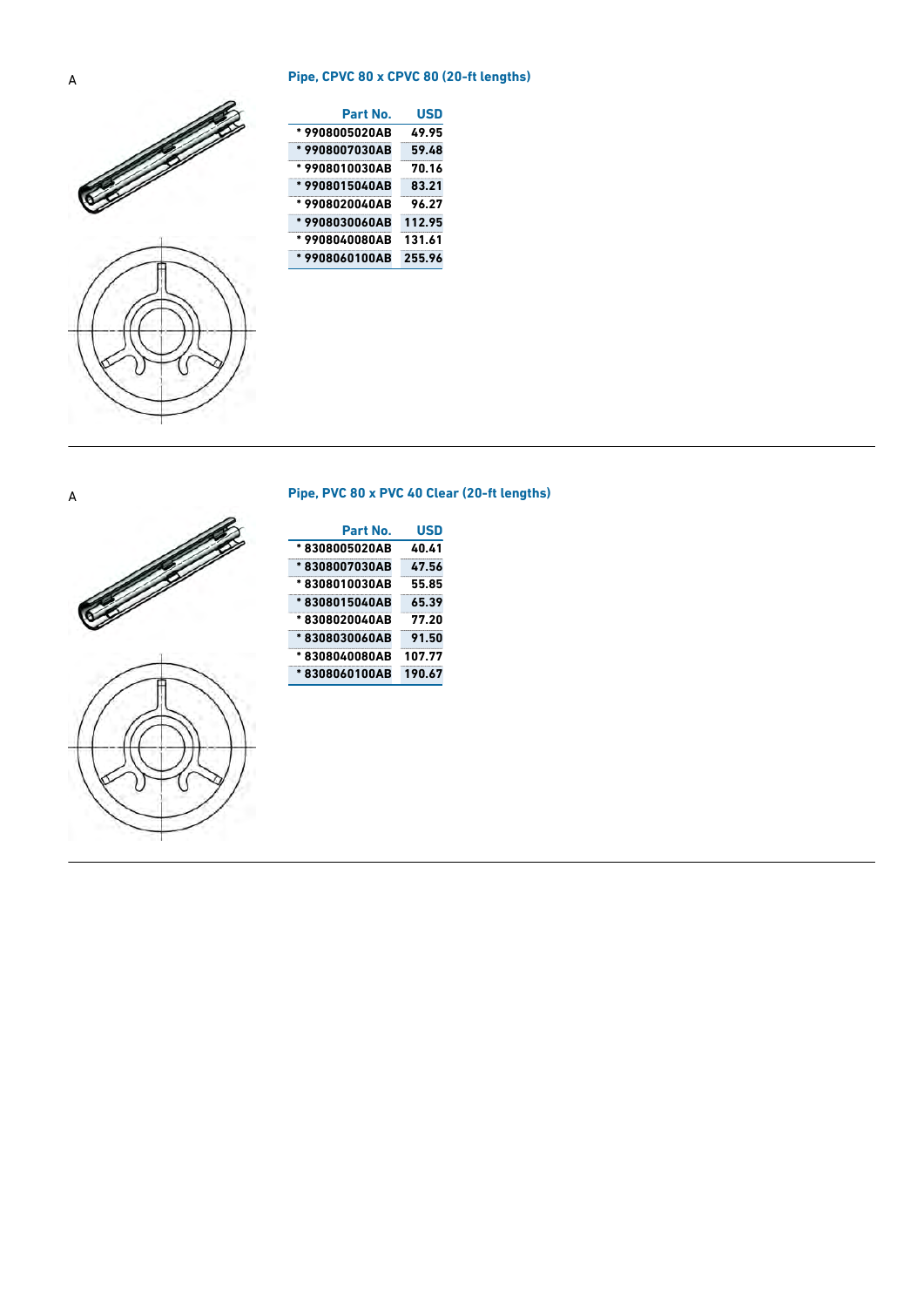#### A **Pipe, CPVC 80 x PVC 40 Clear (20-ft lengths)**



| Part No.       | USD    |
|----------------|--------|
| * 9308005020AB | 42.80  |
| *9308007030AB  | 49.95  |
| * 9308010030AB | 58.24  |
| *9308015040AB  | 68.91  |
| *9308020040AB  | 80.83  |
| *9308030060AB  | 98.65  |
| * 9308040080AB | 119.17 |
| *9308060100AB  | 208.29 |

#### A **Pipe, PVC 80 x PVC 40 (20-ft lengths)**

**Part No. USD**

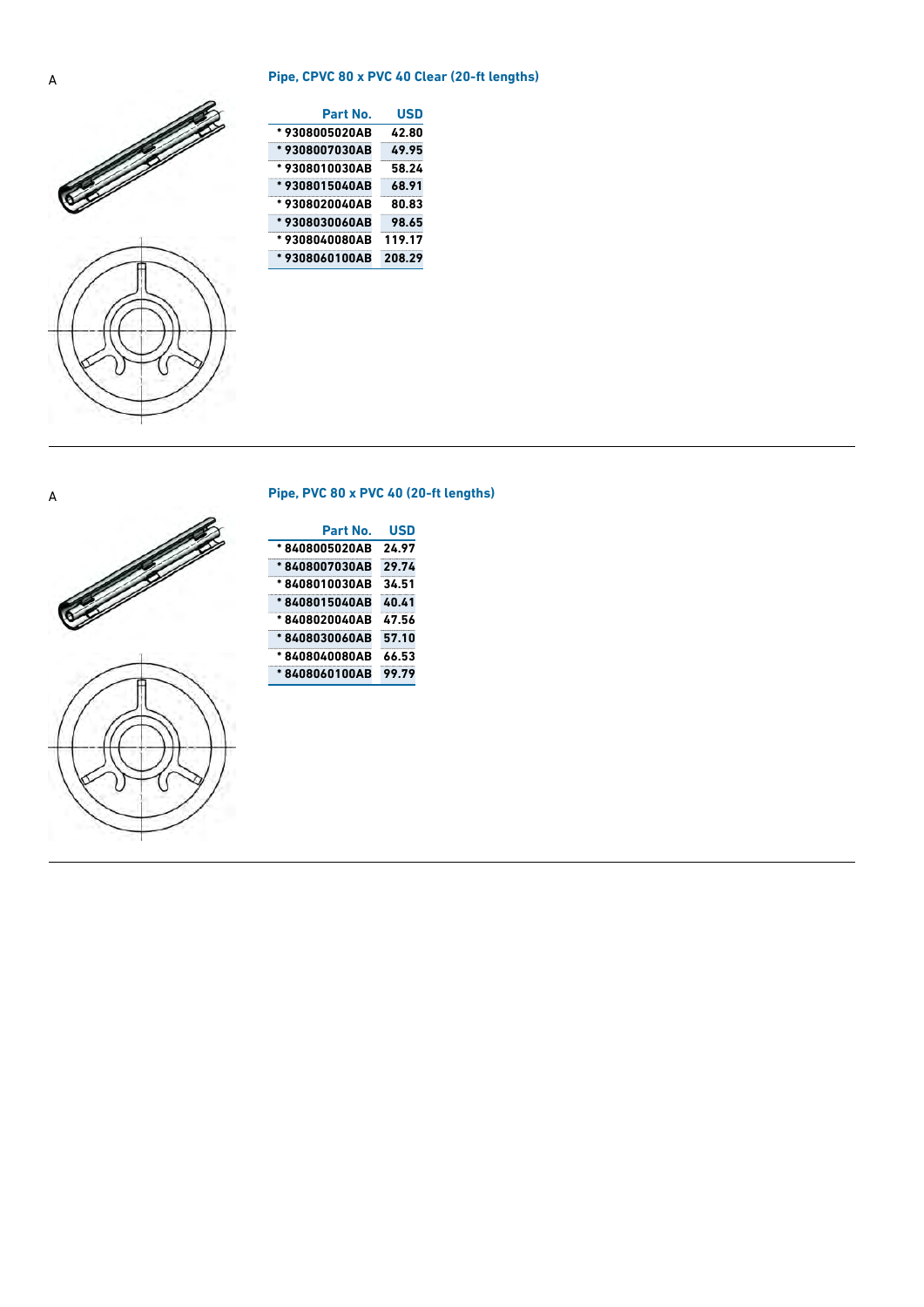



| Part No.       | USD    |
|----------------|--------|
| *9408005020AB  | 29.74  |
| *9408007030AB  | 34.51  |
| *9408010030AB  | 40.41  |
| *9408015040AB  | 47.56  |
| *9408020040AB  | 55.85  |
| *9408030060AB  | 66.53  |
| * 9408040080AB | 77.20  |
| *9408060100AB  | 116.06 |

A **Pipe, PVC80 x CPVC80 (20-ft lengths)**





#### **Size Part No. USD** (inch)  $\overline{a}$ 1/2 x 2 **\* 8908005020AB 49.95**

| $1/2 \times 2$  | *8908005020AB | 49.95  |
|-----------------|---------------|--------|
| $3/4 \times 3$  | *8908007030AB | 59.48  |
| $1 \times 3$    | *8908010030AB | 70.16  |
| $11/2 \times 4$ | *8908015040AB | 83.32  |
| $2 \times 4$    | *8908020040AB | 96.48  |
| $3 \times 6$    | *8908030060AB | 113.99 |
| $4 \times 8$    | *8908040080AB | 132.64 |
| $6 \times 10$   | *8908060100AB | 243.52 |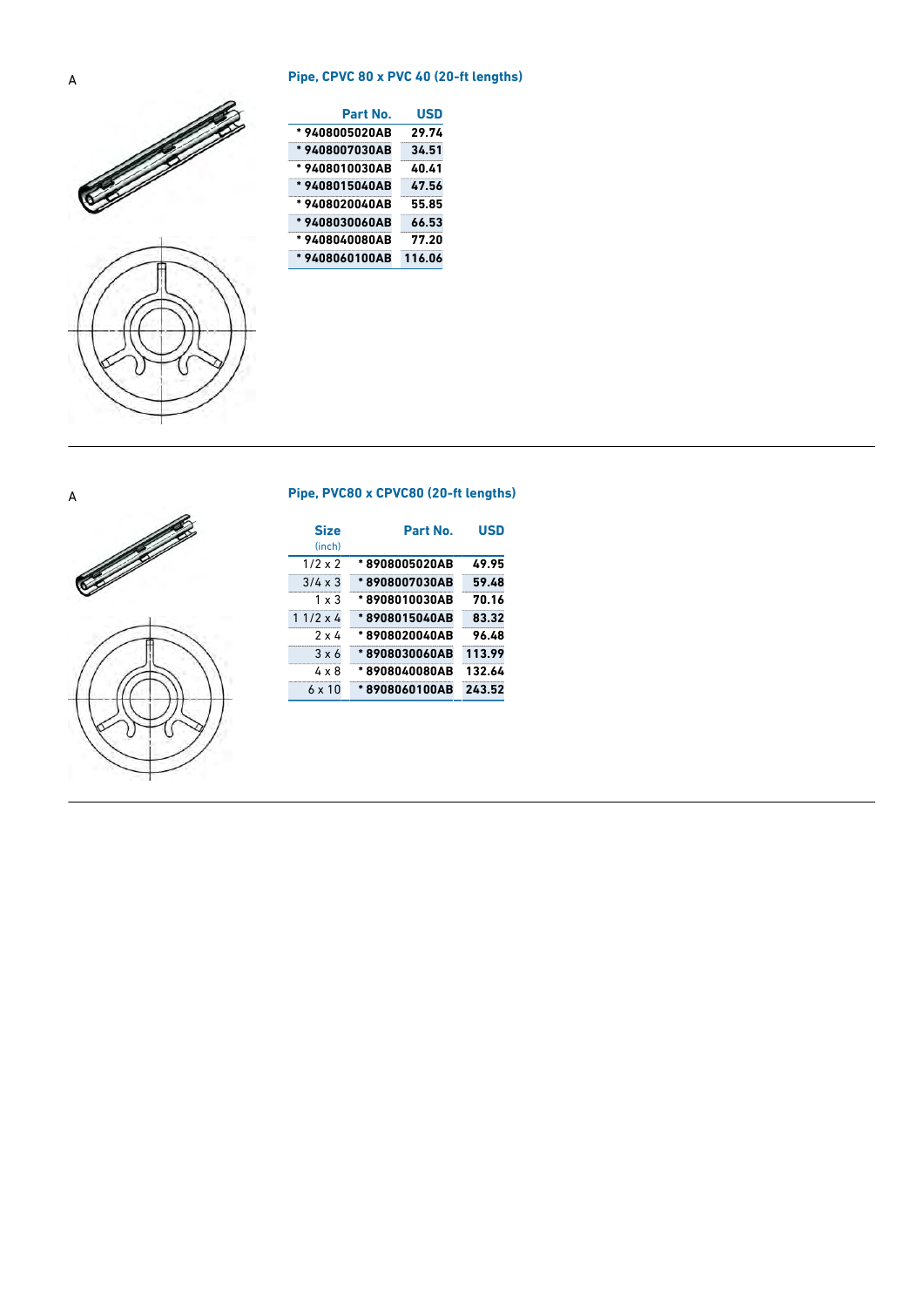# <span id="page-7-0"></span>**Elbows**

A **90° Elbow, PVC 80 x PVC 80**



|                 | н                                                                        | S         |
|-----------------|--------------------------------------------------------------------------|-----------|
| (inch)          | (inch)                                                                   | (inch)    |
| 1.90            | 2.78                                                                     | 0.88      |
|                 | 3.75                                                                     | 1.00      |
| 2.56            | 3.75                                                                     | 1.19      |
| 3.20            | 4.60                                                                     | 1.40      |
| 3.10            | 4.60                                                                     | 1.50      |
| 4.80            | 6.70                                                                     | 1.90      |
| 6.47            | 8.67                                                                     | 2.20      |
| 7.77            | 10.77                                                                    | 3.00      |
| 70.57<br>143.01 | <b>USD</b><br>101.04<br>105.70<br>148.19<br>364.77<br>706.74<br>2.577.20 | G<br>2.75 |



A **90° Elbow, PVC 80 x CPVC 80**



| <b>Size</b>     | Part No.   | <b>USD</b> | G      | н      | S      |
|-----------------|------------|------------|--------|--------|--------|
| (inch)          |            |            | (inch) | (inch) | (inch) |
| $1/2 \times 2$  | 8906005020 | 100.41     | 1.90   | 2.78   | 0.88   |
| $3/4 \times 3$  | 8906007030 | 170.98     | 2.75   | 3.75   | 1.00   |
| $1 \times 3$    | 8906010030 | 189.64     | 2.56   | 3.75   | 1.19   |
| $11/2 \times 4$ | 8906015040 | 320.21     | 3.20   | 4.60   | 1.40   |
| $2 \times 4$    | 8906020040 | 347.15     | 3.10   | 4.60   | 1.50   |
| $3 \times 6$    | 8906030060 | 633.16     | 4.80   | 6.70   | 1.90   |
| 4 x 8           | 8906040080 | 1.405.18   | 6.47   | 8.67   | 2.20   |
| $6 \times 10$   | 8906060100 | 3.666.32   | 7.77   | 10.77  | 3.00   |

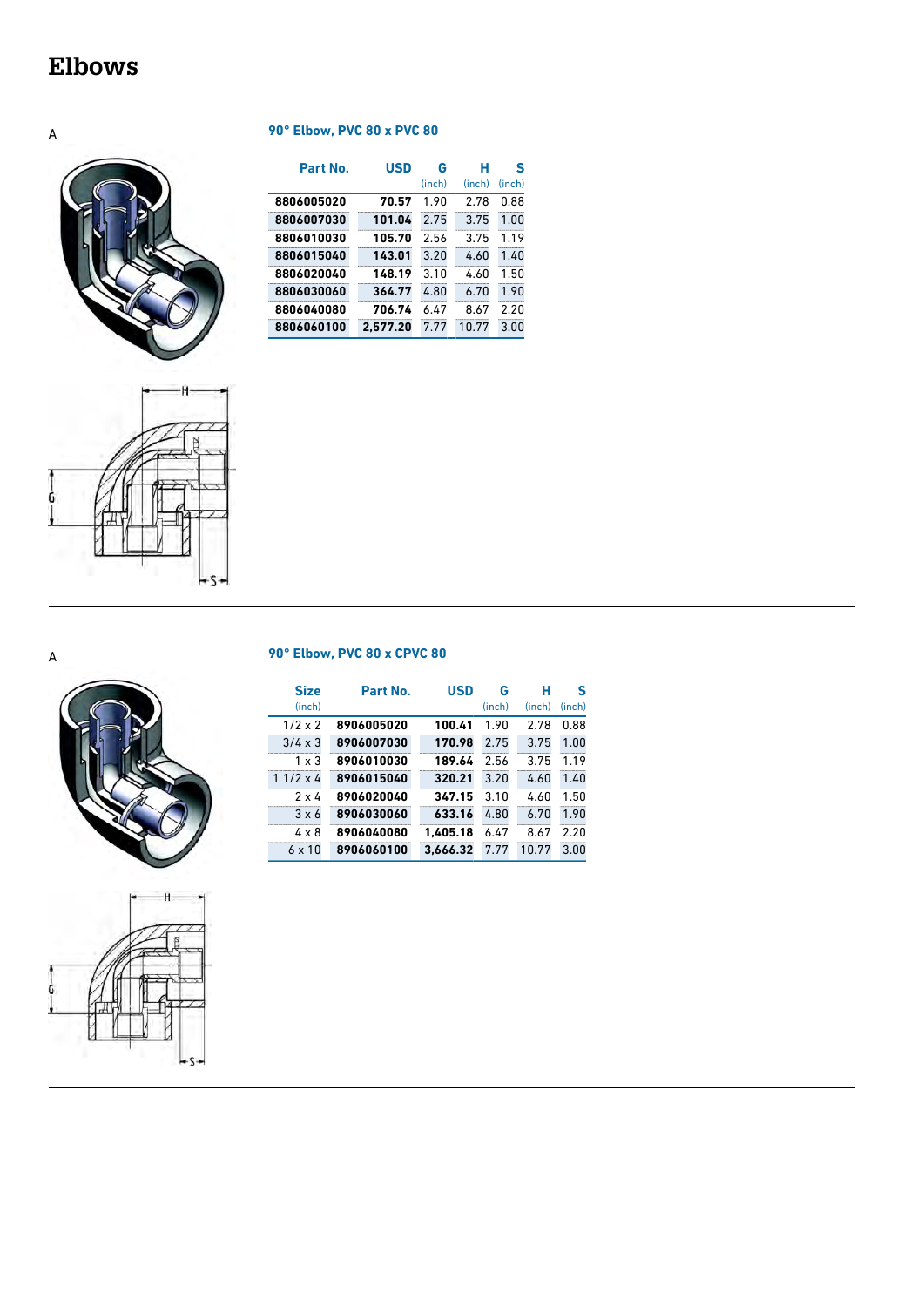### A **90° Elbow, CPVC 80 x PVC 80**



| Part No.   | USD      | G      | н      | S      |
|------------|----------|--------|--------|--------|
|            |          | (inch) | (inch) | (inch) |
| 9806005020 | 74.92    | 1.90   | 2.78   | 0.88   |
| 9806007030 | 107.77   | 2.75   | 3.75   | 1.00   |
| 9806010030 | 137.82   | 2.56   | 3.75   | 1.19   |
| 9806015040 | 189.64   | 3.20   | 4.60   | 1.40   |
| 9806020040 | 223.83   | 3.10   | 4.60   | 1.50   |
| 9806030060 | 498.45   | 4.80   | 6.70   | 1.90   |
| 9806040080 | 936.79   | 6.47   | 8.67   | 2.20   |
| 9806060100 | 3.043.52 | 7.77   | 10.77  | 3.00   |





### A **90° Elbow, CPVC 80 x CPVC 80**

| Part No.   | <b>USD</b> | G      | н      | S      |
|------------|------------|--------|--------|--------|
|            |            | (inch) | (inch) | (inch) |
| 9906005020 | 105.70     | 1.90   | 2.78   | 0.88   |
| 9906007030 | 185.49     | 2.75   | 3.75   | 1.00   |
| 9906010030 | 198.96     | 2.56   | 3.75   | 1.19   |
| 9906015040 | 350.26     | 3.19   | 4.59   | 1.40   |
| 9906020040 | 374.09     | 3.09   | 4.59   | 1.50   |
| 9906030060 | 651.81     | 4.80   | 6.70   | 1.90   |
| 9906040080 | 1.504.66   | 6.32   | 8.52   | 2.20   |
| 9906060100 | 3.726.42   | 7.70   | 10.70  | 3.00   |
|            |            |        |        |        |

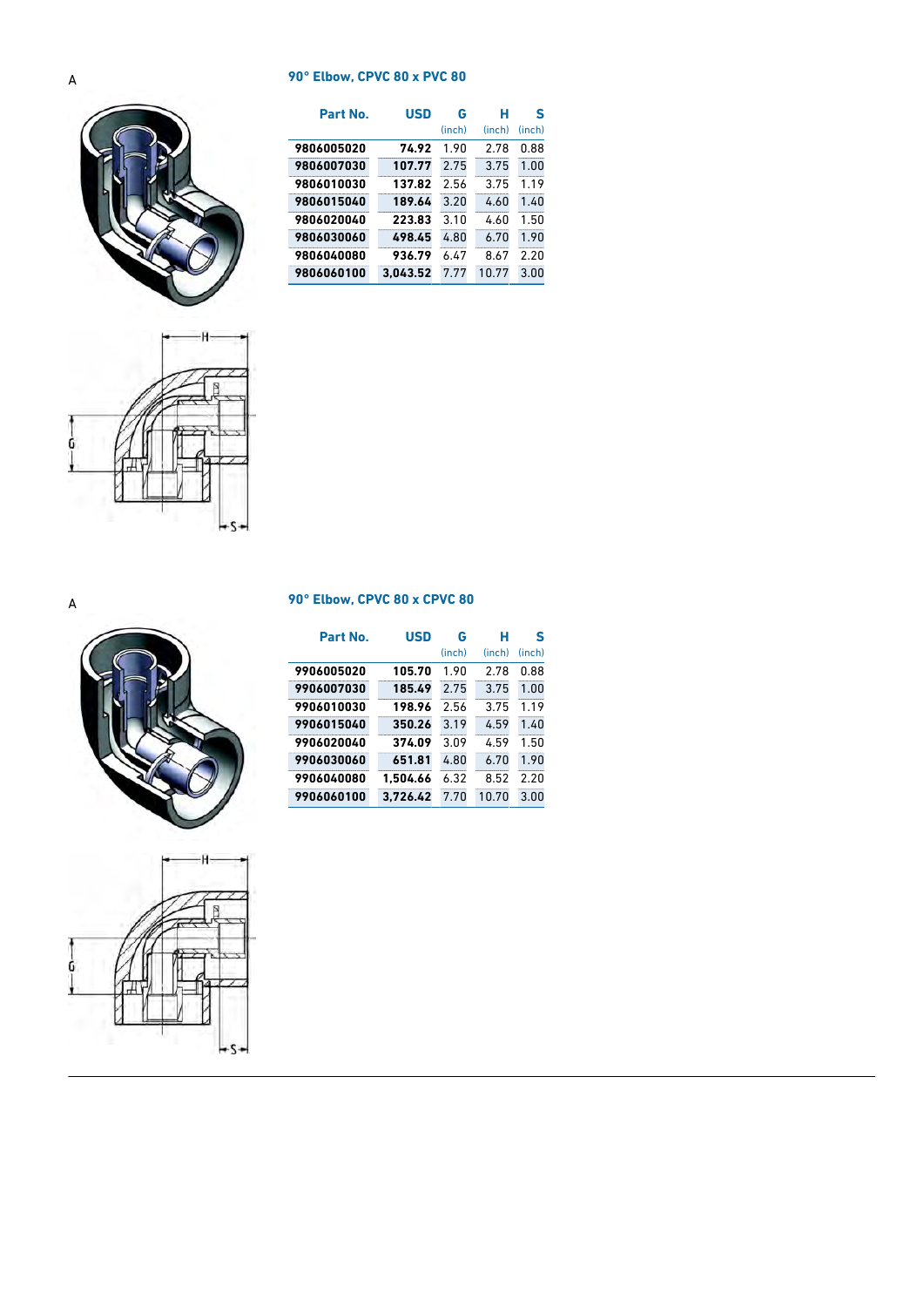### A **45° Elbow, PVC 80 x PVC 80**





| Part No.   | <b>USD</b> |        | н      | s      |
|------------|------------|--------|--------|--------|
|            |            | (inch) | (inch) | (inch) |
| 8817005020 | 94.30      | 1.29   | 2.16   | 0.87   |
| 8817007030 | 158.55     | 1.66   | 2.66   | 1.00   |
| 8817010030 | 172.02     | 1.52   | 2.66   | 1.14   |
| 8817015040 | 259.07     | 1.91   | 3.24   | 1.33   |
| 8817020040 | 269.43     | 1.74   | 3.24   | 1.50   |
| 8817030060 | 448.70     | 3.01   | 4.81   | 1.80   |
| 8817040080 | 782.38     | 4.02   | 6.11   | 2.20   |
| 8817060100 | 1.919.17   | 4.77   | 7.50   | 3.00   |

A **45° Elbow, PVC 80 x CPVC 80**



S

| <b>Size</b>     | Part No.   | <b>USD</b> |        | н      | S      |
|-----------------|------------|------------|--------|--------|--------|
| (inch)          |            |            | (inch) | (inch) | (inch) |
| $1/2 \times 2$  | 8917005020 | 110.88     | 1.29   | 2.16   | 0.87   |
| $3/4 \times 3$  | 8917007030 | 195.85     | 1.66   | 2.66   | 1.00   |
| $1 \times 3$    | 8917010030 | 211.40     | 1.52   | 2.66   | 1.14   |
| $11/2 \times 4$ | 8917015040 | 292.23     | 1.91   | 3.24   | 1.33   |
| $2 \times 4$    | 8917020040 | 323.32     | 1.74   | 3.24   | 1.50   |
| $3 \times 6$    | 8917030060 | 722.28     | 3.01   | 4.81   | 1.80   |
| 4 x 8           | 8917040080 | 1.421.76   | 4.02   | 6.11   | 2.20   |
| $6 \times 10$   | 8917060100 | 3.573.06   | 4.77   | 7.50   | 3.00   |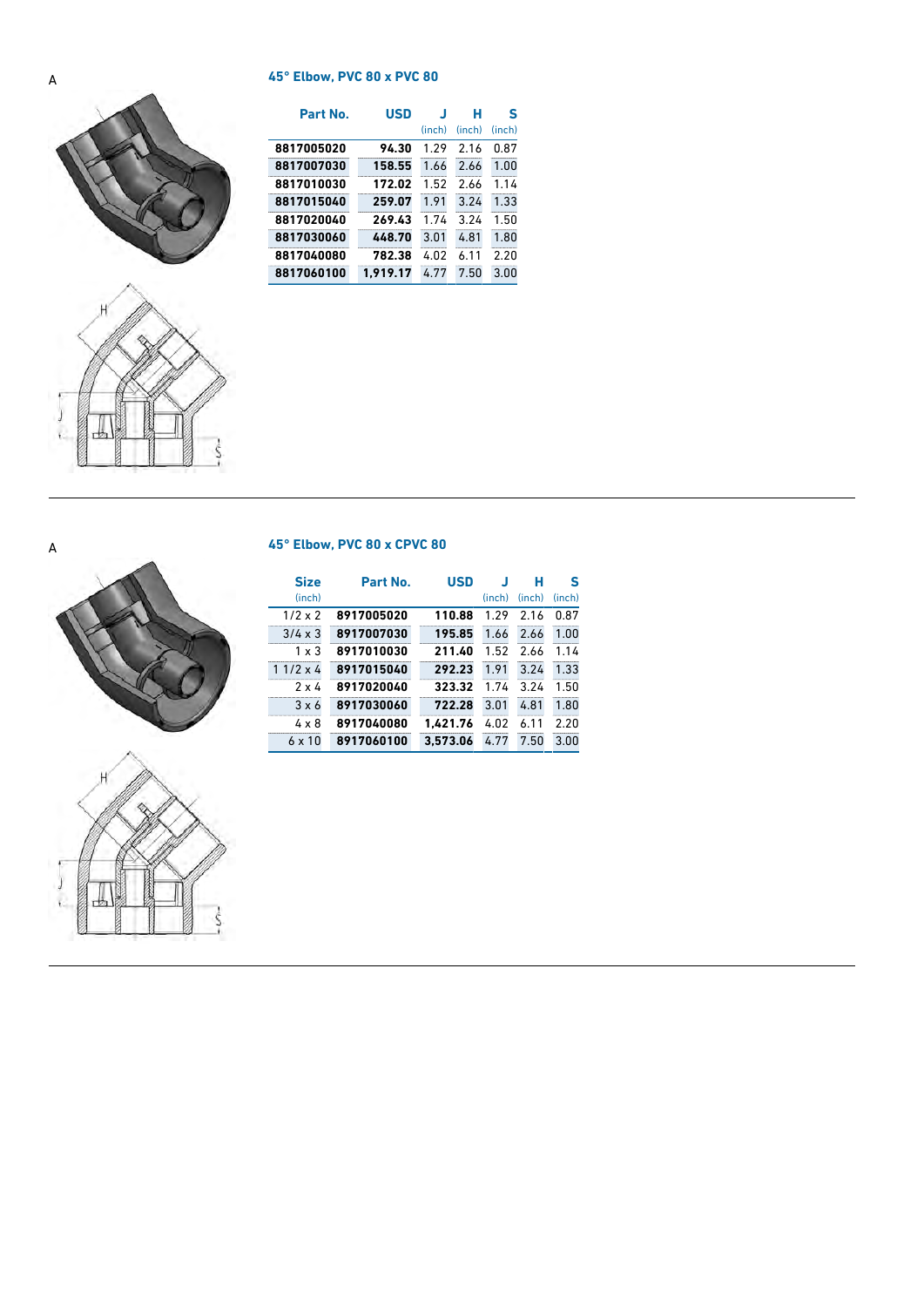### A **45° Elbow, CPVC 80 x PVC 80**





| Part No.   | <b>USD</b> |        | н      | S      |
|------------|------------|--------|--------|--------|
|            |            | (inch) | (inch) | (inch) |
| 9817005020 | 96.68      | 1.29   | 2.16   | 0.87   |
| 9817007030 | 161.66     | 1.66   | 2.66   | 1.00   |
| 9817010030 | 177.20     | 1.52   | 2.66   | 1.14   |
| 9817015040 | 202.07     | 1.91   | 3.24   | 1.33   |
| 9817020040 | 233.16     | 1.74   | 3.24   | 1.50   |
| 9817030060 | 479.79     | 3.01   | 4.81   | 1.80   |
| 9817040080 | 874.61     | 4.02   | 6.11   | 2.20   |
| 9817060100 | 2.461.14   | 4.77   | 7.50   | 3.00   |







| Part No.   | <b>USD</b> |        | н      | S      |
|------------|------------|--------|--------|--------|
|            |            | (inch) | (inch) | (inch) |
| 9917005020 | 110.88     | 1.29   | 2.16   | 0.87   |
| 9917007030 | 198.96     | 1.66   | 2.66   | 1.00   |
| 9917010030 | 214.51     | 1.52   | 2.66   | 1.14   |
| 9917015040 | 309.84     | 1.91   | 3.24   | 1.33   |
| 9917020040 | 340.93     | 1.74   | 3.24   | 1.50   |
| 9917030060 | 774.09     | 3.01   | 4.81   | 1.80   |
| 9917040080 | 1.548.19   | 4.02   | 6.11   | 2.20   |
| 9917060100 | 3.801.04   | 4.77   | 7.50   | 3.00   |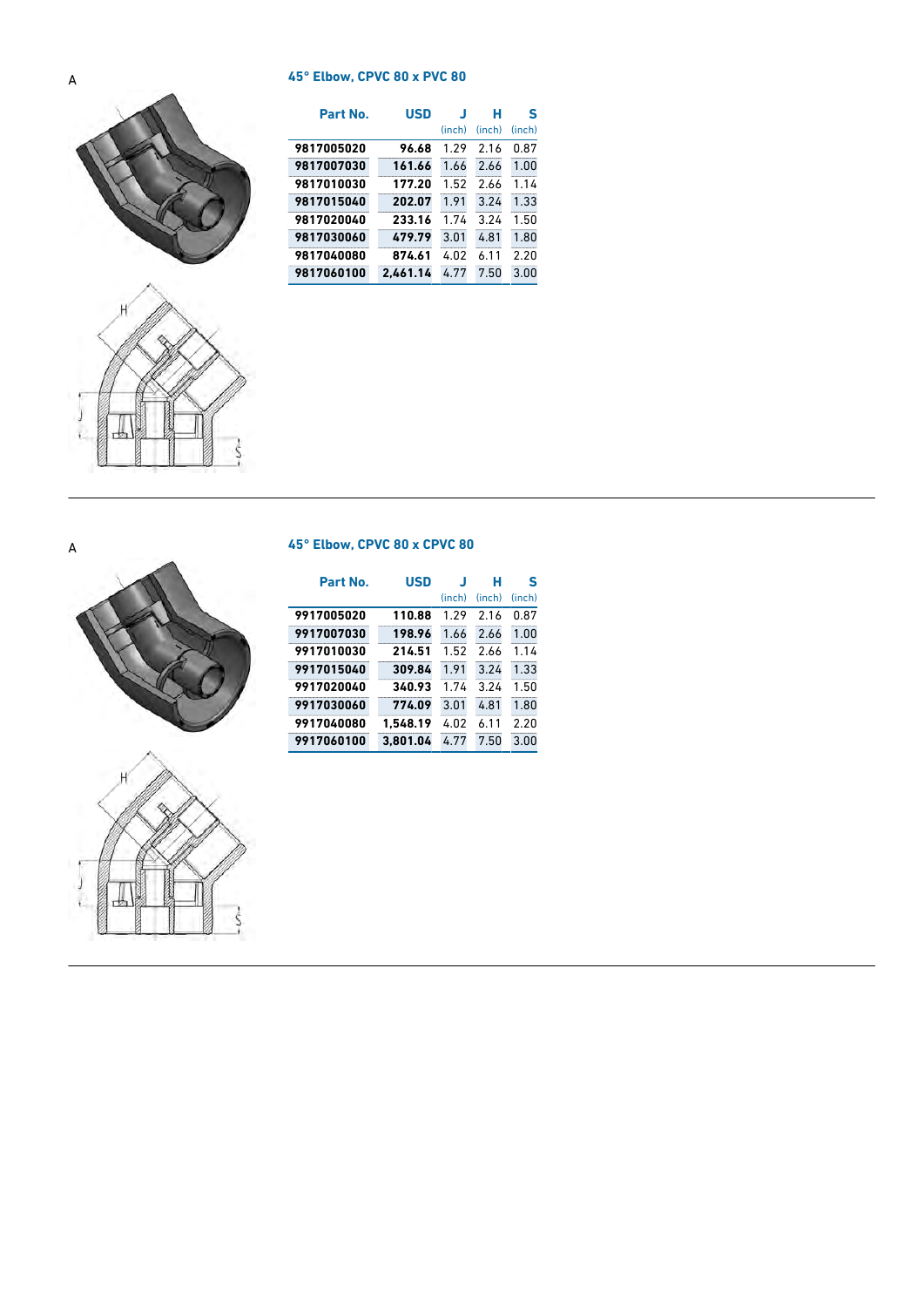## <span id="page-11-0"></span>**Tees**

A **Tee, PVC 80 x PVC 80**



|                        |       | (inch) | (inch)<br>(inch) | (inch) |
|------------------------|-------|--------|------------------|--------|
| 8801005020<br>133.68   | 5.56  | 2.78   | 1.90             | 0.88   |
| 8801007030<br>161.66   | 7.50  | 3.75   | 2.75             | 1.00   |
| 8801010030<br>164.77   | 7.50  | 3.75   | 2.56             | 1.19   |
| 8801015040<br>223.83   | 9.26  | 4.63   | 3.23             | 1.40   |
| 8801020040<br>368.91   | 9.26  | 4.63   | 3.13             | 1.50   |
| 8801030060<br>745.08   | 13.26 | 6.63   | 4.73             | 1.90   |
| 8801040080<br>1.539.90 | 17.40 | 8.70   | 6.50             | 2.20   |
| 3.558.55<br>8801060100 | 21.70 | 10.85  | 7.85             | 3.00   |

**H**

**G**

**S**

**Part No. USD L**





### A **Tee, PVC 80 x CPVC 80**

| <b>Size</b>     | Part No.   | <b>USD</b> |        | н      | G      | s      |
|-----------------|------------|------------|--------|--------|--------|--------|
| (inch)          |            |            | (inch) | (inch) | (inch) | (inch) |
| $1/2 \times 2$  | 8901005020 | 151.30     | 5.56   | 2.78   | 1.90   | 0.88   |
| $3/4 \times 3$  | 8901007030 | 237.31     | 7.50   | 3.75   | 2.75   | 1.00   |
| $1 \times 3$    | 8901010030 | 253.89     | 7.50   | 3.75   | 2.56   | 1.19   |
| $11/2 \times 4$ | 8901015040 | 368.91     | 9.26   | 4.63   | 3.23   | 1.40   |
| $2 \times 4$    | 8901020040 | 613.47     | 9.26   | 4.63   | 3.13   | 1.50   |
| $3 \times 6$    | 8901030060 | 1.149.22   | 13.26  | 6.63   | 4.73   | 1.90   |
| 4 x 8           | 8901040080 | 2.129.53   | 17.40  | 8.70   | 6.50   | 2.20   |
| $6 \times 10$   | 8901060100 | 4.269.43   | 21.70  | 10.85  | 7.85   | 3.00   |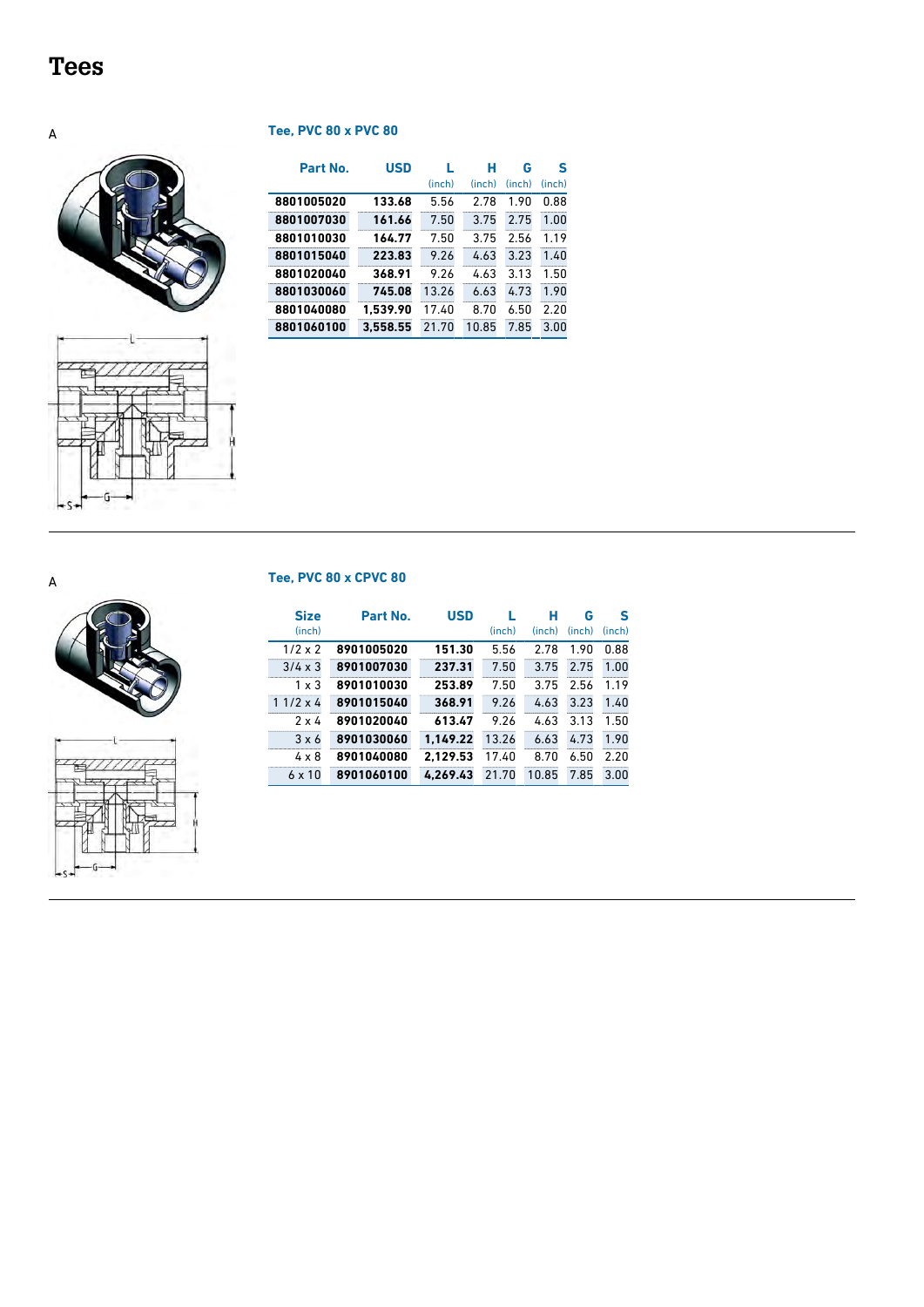### A **Tee, CPVC 80 x PVC 80**





| Part No.   | <b>USD</b> | (inch) | н<br>(inch) | G<br>(inch) | s<br>(inch) |
|------------|------------|--------|-------------|-------------|-------------|
| 9801005020 | 140.93     | 5.56   | 2.78        | 1.90        | 0.88        |
| 9801007030 | 170.98     | 7.50   | 3.75        | 2.75        | 1.00        |
| 9801010030 | 185.49     | 7.50   | 3.75        | 2.56        | 1.19        |
| 9801015040 | 268.39     | 9.26   | 4.63        | 3.23        | 1.40        |
| 9801020040 | 445.60     | 9.26   | 4.63        | 3.13        | 1.50        |
| 9801030060 | 894.30     | 13.26  | 6.63        | 4.73        | 1.90        |
| 9801040080 | 2.002.07   | 17.40  | 8.70        | 6.50        | 2.20        |
| 9801060100 | 4.269.43   | 21.70  | 10.85       | 7.85        | 3.00        |

A **Tee, CPVC 80 x CPVC 80**





| Part No.   | <b>USD</b> |        | н      | G      | S      |
|------------|------------|--------|--------|--------|--------|
|            |            | (inch) | (inch) | (inch) | (inch) |
| 9901005020 | 148.19     | 5.64   | 2.82   | 1.94   | 0.88   |
| 9901007030 | 249.74     | 7.50   | 3.75   | 2.75   | 1.00   |
| 9901010030 | 266.32     | 7.50   | 3.75   | 2.56   | 1.19   |
| 9901015040 | 387.56     | 9.26   | 4.63   | 3.23   | 1.40   |
| 9901020040 | 644.56     | 9.26   | 4.63   | 3.13   | 1.50   |
| 9901030060 | 1.188.60   | 13.06  | 6.53   | 4.63   | 1.90   |
| 9901040080 | 2.086.01   | 17.26  | 8.63   | 6.43   | 2.20   |
| 9901060100 | 4.098.45   | 22.50  | 11.25  | 8.25   | 3.00   |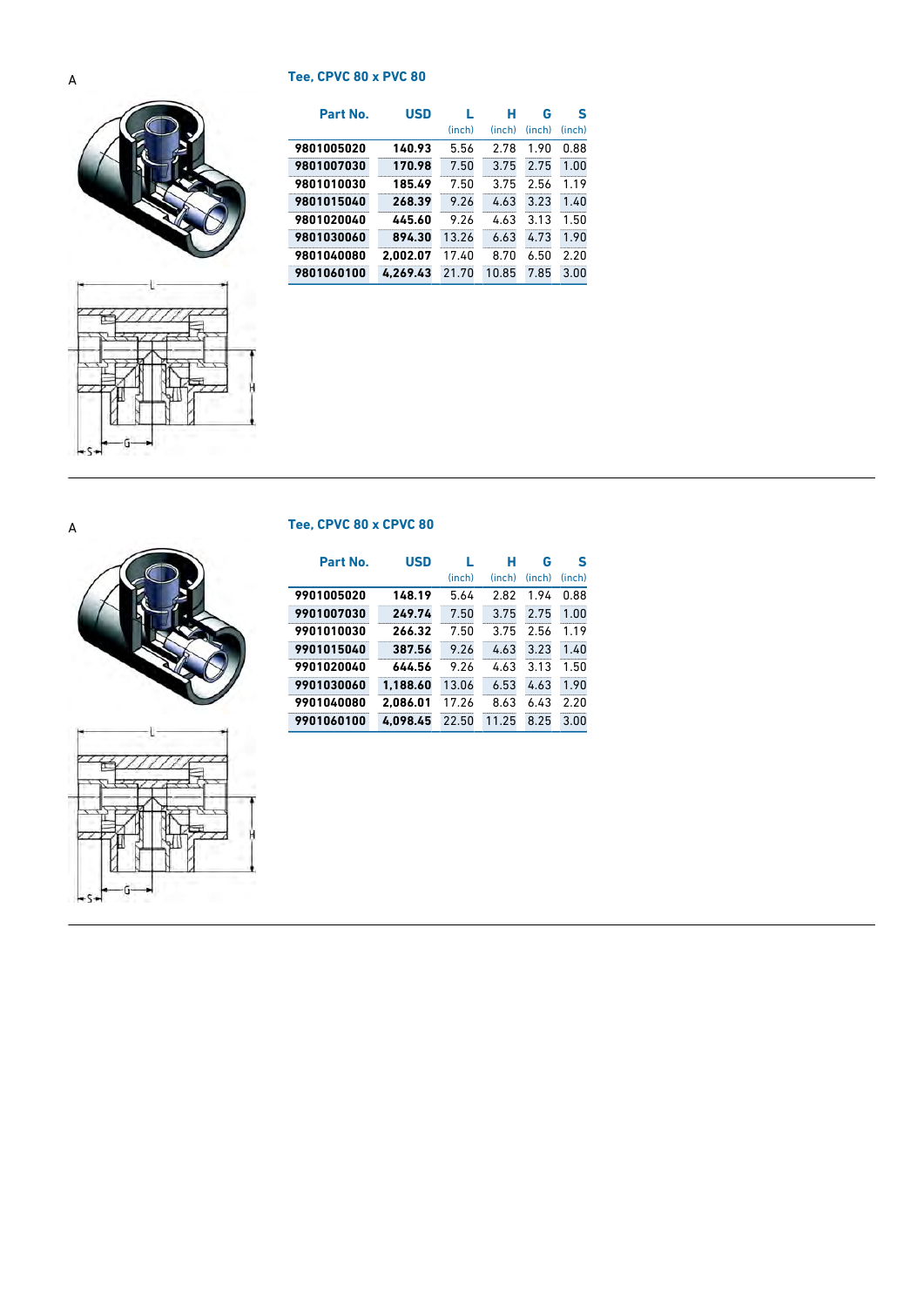A **Access Tee, PVC**



| <b>Size</b> | Part No.   | <b>USD</b> |        | Н1     | G      | D      | н      | A      |
|-------------|------------|------------|--------|--------|--------|--------|--------|--------|
| (inch)      |            |            | (inch) | (inch) | (inch) | (inch) | (inch) | (inch) |
| 2           | 8801853020 | 197.93     | 5.56   | 2.78   | 1.29   | 6.00   | 4.93   | 0.92   |
| 3           | 8801853030 | 205.18     | 7.50   | 3.75   | 1.85   | 7.50   | 6.40   | 1.03   |
| 4           | 8801853040 | 309.84     | 9.26   | 4.63   | 2.38   | 9.00   | 7.75   | 1.35   |
| 6           | 8801853060 | 470.47     | 13.26  | 6.63   | 3.55   | 11.00  | 10.04  | 1.49   |
| 8           | 8801853080 | 639.38     | 17.40  | 8.70   | 4.59   | 13.50  | 13.07  | 1.63   |
| 10          | 8801853100 | 2.313.99   | 21.70  | 10.85  | 5.57   | 16.00  | 15.14  | 1.00   |



A **Access Tee, CPVC**



| <b>Size</b> | Part No.   | <b>USD</b> |        | н1     | G      | D      | н      | A      |
|-------------|------------|------------|--------|--------|--------|--------|--------|--------|
| (inch)      |            |            | (inch) | (inch) | (inch) | (inch) | (inch) | (inch) |
|             | 9801853020 | 238.34     | 5.64   | 2.82   | 1.32   | 6.00   | 4.96   | 0.92   |
| 3           | 9801853030 | 254.92     | 7.50   | 3.75   | 1.85   | 7.50   | 6.40   | 1.03   |
| 4           | 9801853040 | 376.17     | 9.26   | 4.63   | 2.38   | 9.00   | 7.75   | 1.35   |
| 6           | 9801853060 | 646.63     | 13.06  | 6.53   | 3.53   | 11.00  | 10.02  | 1.49   |
| 8           | 9801853080 | 1.126.42   | 17.26  | 8.63   | 4.59   | 13.50  | 13.07  | 1.63   |
| 10          | 9801853100 | 2.777.20   | 22.50  | 11.25  | 5.75   | 16.00  | 15.14  | 1.00   |

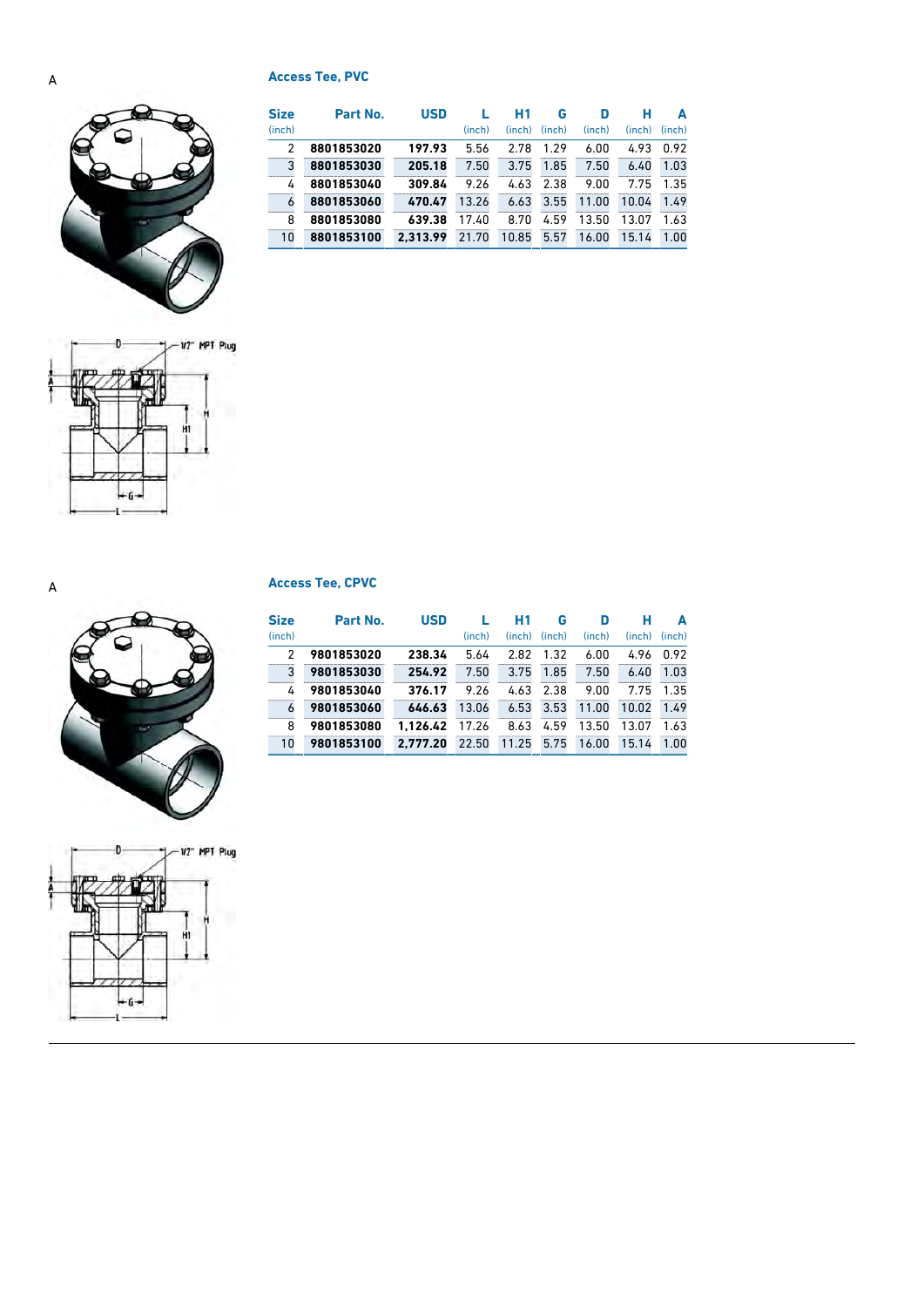### A **Access Tee (Liquid Tight), PVC**



| <b>Size</b> | Part No.     | <b>USD</b> |        | Н1     | G      | D      | н      | A      |
|-------------|--------------|------------|--------|--------|--------|--------|--------|--------|
| (inch)      |              |            | (inch) | (inch) | (inch) | (inch) | (inch) | (inch) |
| 2           | 8801853020LT | 231.09     | 5.56   | 2.78   | 1.29   | 6.00   | 4.93   | 0.92   |
| 3           | 8801853030LT | 238.34     | 7.50   | 3.75   | 1.85   | 7.50   | 6.40   | 1.03   |
| 4           | 8801853040LT | 343.01     | 9.26   | 4.63   | 2.38   | 9.00   | 7.75   | 1.35   |
| 6           | 8801853060LT | 503.63     | 13.26  | 6.63   | 3.55   | 11.00  | 10.04  | 1.49   |
| 8           | 8801853080lt | 672.54     | 17.40  | 8.70   | 4.59   | 13.50  | 13.07  | 1.63   |
| 10          | 8801853100LT | 2.345.08   | 21.70  | 10.85  | 5.75   | 16.00  | 15.14  | 1.00   |



A **Access Tee (Liquid Tight), CPVC**

| <b>Size</b> | Part No.     | <b>USD</b> |        | Н1     | G      | D      | н      | A      |
|-------------|--------------|------------|--------|--------|--------|--------|--------|--------|
| (inch)      |              |            | (inch) | (inch) | (inch) | (inch) | (inch) | (inch) |
| 2           | 9801853020LT | 273.58     | 5.64   | 2.82   | 1.32   | 6.00   | 4.96   | 0.92   |
| 3           | 9801853030LT | 288.08     | 7.50   | 3.75   | 1.85   | 7.50   | 6.40   | 1.03   |
| 4           | 9801853040LT | 409.33     | 9.26   | 4.63   | 2.38   | 9.00   | 7.75   | 1.35   |
| 6           | 9801853060LT | 679.79     | 13.06  | 6.53   | 3.53   | 11.00  | 10.02  | 1.49   |
| 8           | 9801853080LT | 1.159.59   | 17.26  | 8.63   | 4.59   | 13.50  | 13.07  | 1.63   |
| 10          | 9801853100LT | 3.193.78   | 22.50  | 11.25  | 5.75   | 16.00  | 15.14  | 1.00   |

Liquid Tigh! Filting<br>{for electrical cable] Ĥ1  $-6$ í.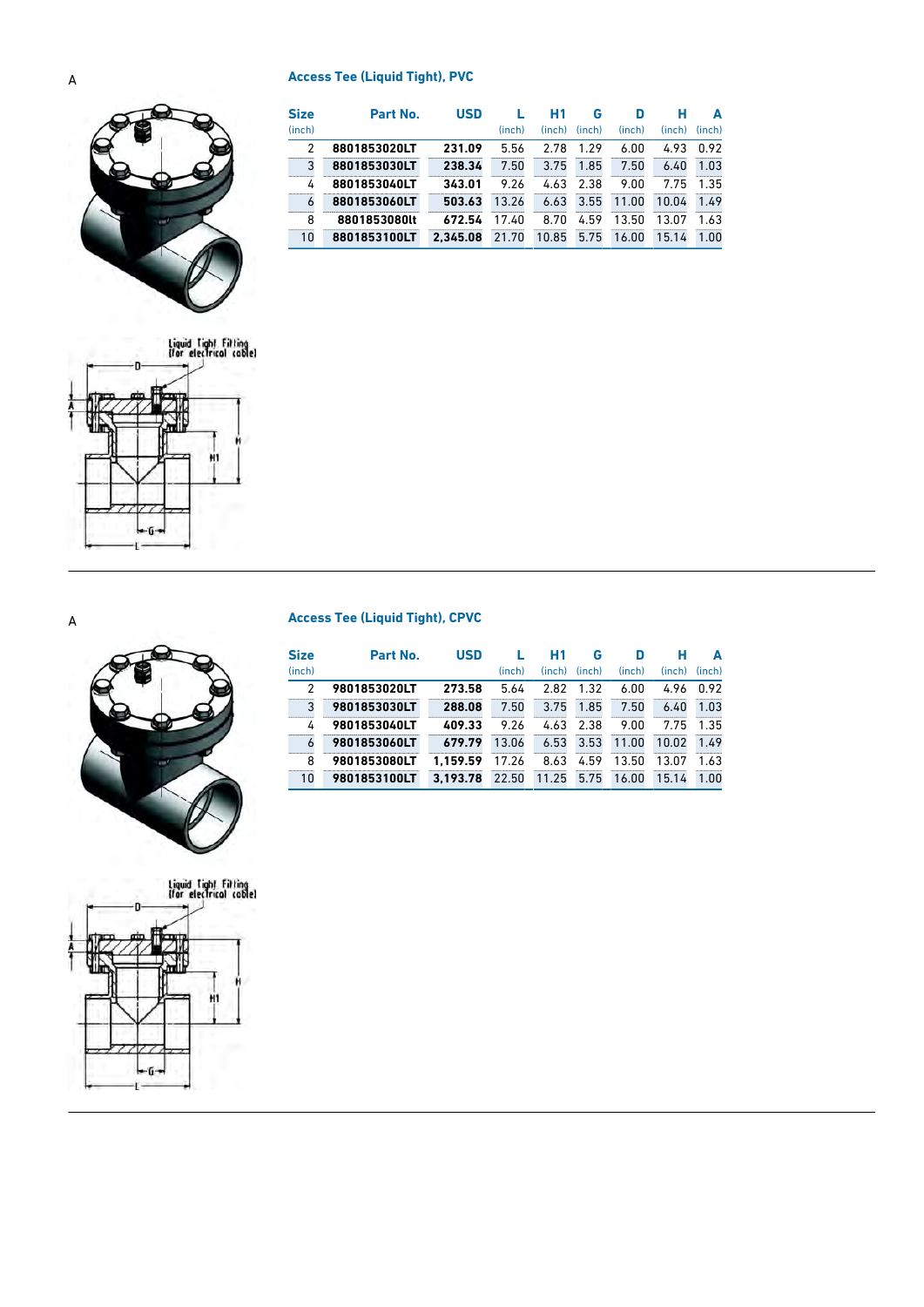### A **90° Low Point Drain/High Point Vent Tee PVC 80 x PVC 80**

| Part No.   | <b>USD</b> | G      |        | S      | н      |
|------------|------------|--------|--------|--------|--------|
|            |            | (inch) | (inch) | (inch) | (inch) |
| 8802005020 | 193.78     | 1.90   | 2.78   | 0.88   | 19.66  |
| 8802007030 | 221.76     | 2.75   | 3.75   | 1.00   | 20.28  |
| 8802010030 | 224.87     | 2.56   | 3.75   | 1.79   | 20.28  |
| 8802015040 | 312.95     | 3.23   | 4.53   | 1.40   | 20.76  |
| 8802020040 | 922.28     | 3.13   | 4.63   | 1.50   | 20.76  |
| 8802030060 | 1.422.80   | 4.73   | 6.63   | 1.90   | 24.09  |
| 8802040080 | 1.777.20   | 6.50   | 8.70   | 2.20   | 24.47  |
| 8802060100 | 2.261.14   | 7.85   | 10.85  | 3.00   | 27.75  |

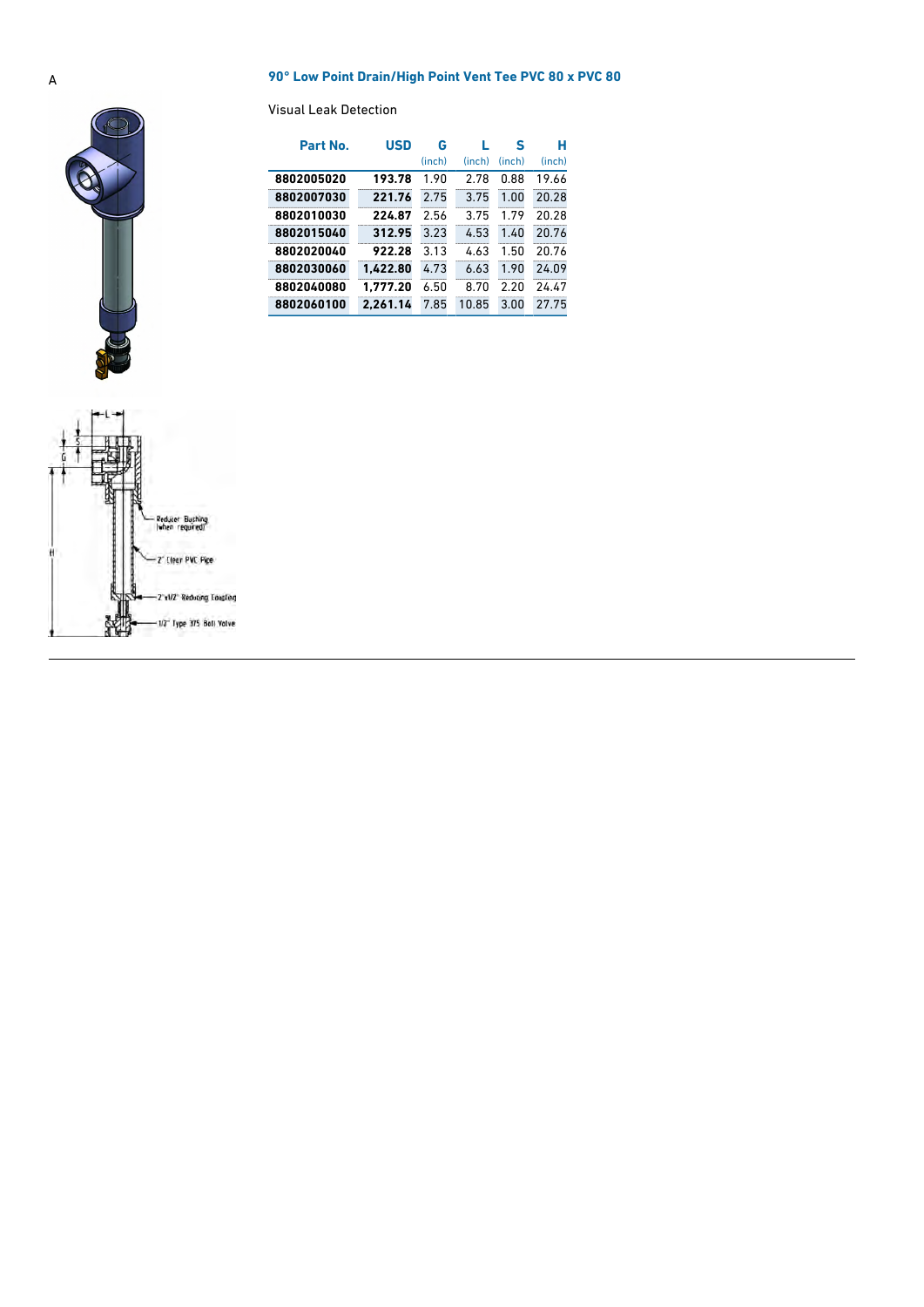### A **90° Low Point Drain/High Point Vent Tee PVC 80 x CPVC 80**



| <b>Size</b>    | Part No.   | <b>USD</b> | G      | н      | S      |
|----------------|------------|------------|--------|--------|--------|
| (inch)         |            |            | (inch) | (inch) | (inch) |
| $1/2 \times 2$ | 8902005020 | 213.47     | 1.90   | 2.78   | 0.88   |
| 3/4x3          | 8902007030 | 299.48     | 2.75   | 3.75   | 1.00   |
| 1x3            | 8902010030 | 315.03     | 2.56   | 3.75   | 1.19   |
| 11/2x4         | 8902015040 | 461.14     | 3.20   | 4.60   | 1.40   |
| 2x4            | 8902020040 | 830.05     | 3.10   | 4.60   | 1.50   |
| 3x6            | 8902030060 | 1.670.47   | 4.80   | 6.70   | 1.90   |
| 4x8            | 8902040080 | 2.178.24   | 6.47   | 8.67   | 2.20   |
| 6x10           | 8902060100 | 4.100.52   | 7.77   | 10.77  | 3.00   |

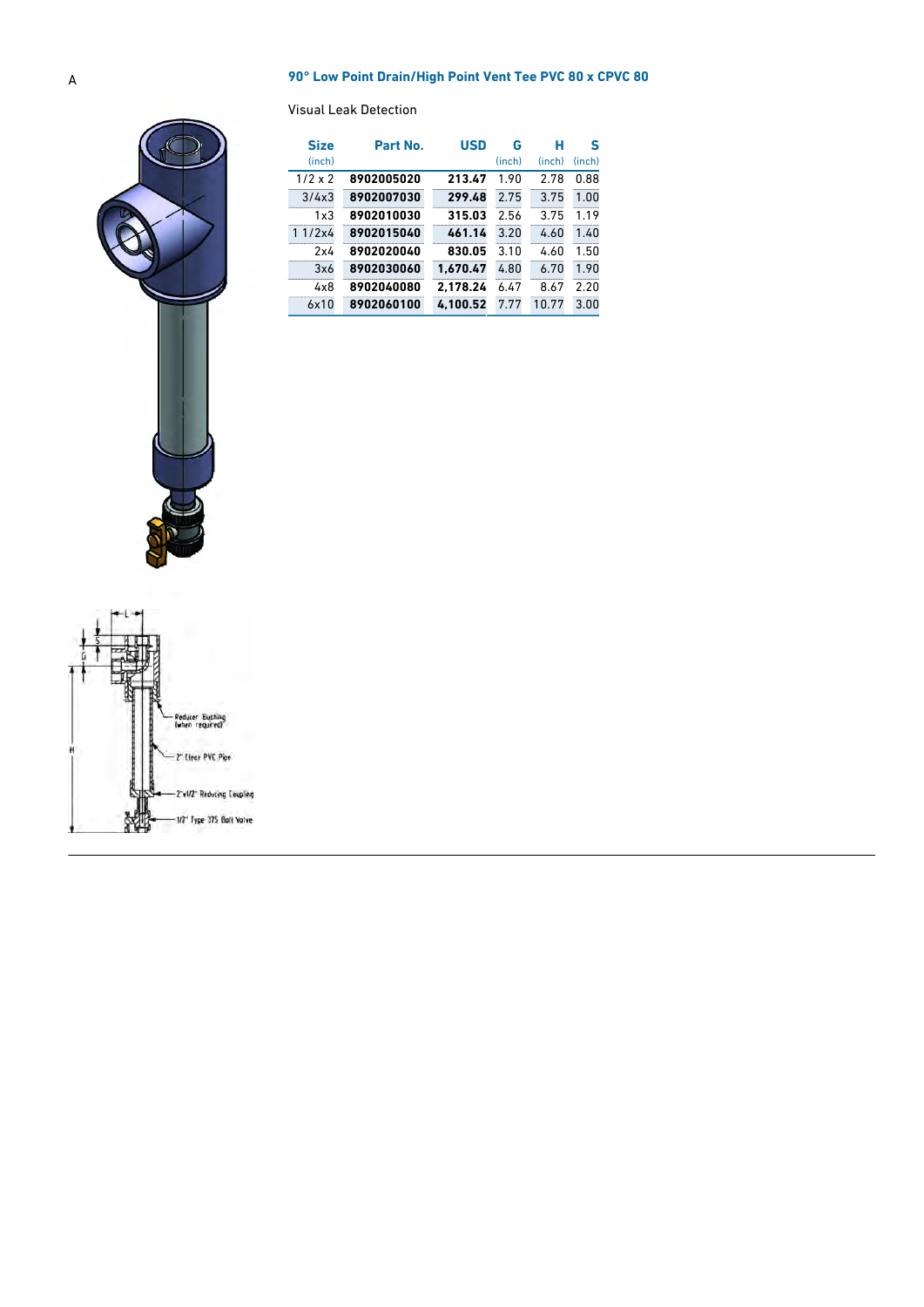### A **90° Low Point Drain/High Point Vent Tee CPVC 80 x PVC 80**

| Part No.   | <b>USD</b> | G      |        | s      | н      |
|------------|------------|--------|--------|--------|--------|
|            |            | (inch) | (inch) | (inch) | (inch) |
| 9802005020 | 201.04     | 1.90   | 2.78   | 0.88   | 19.66  |
| 9802007030 | 231.09     | 2.75   | 3.75   | 1.00   | 20.28  |
| 9802010030 | 246.63     | 2.56   | 3.75   | 1.79   | 20.28  |
| 9802015040 | 358.55     | 3.23   | 4.63   | 1.40   | 20.76  |
| 9802020040 | 1.020.73   | 3.13   | 4.63   | 1.50   | 20.76  |
| 9802030060 | 1.875.65   | 4.73   | 6.63   | 1.90   | 24.09  |
| 9802040080 | 1.476.68   | 6.50   | 8.70   | 2.20   | 24.47  |
| 9802060100 | 3.900.52   | 7.85   | 10.85  | 3.00   | 27.75  |

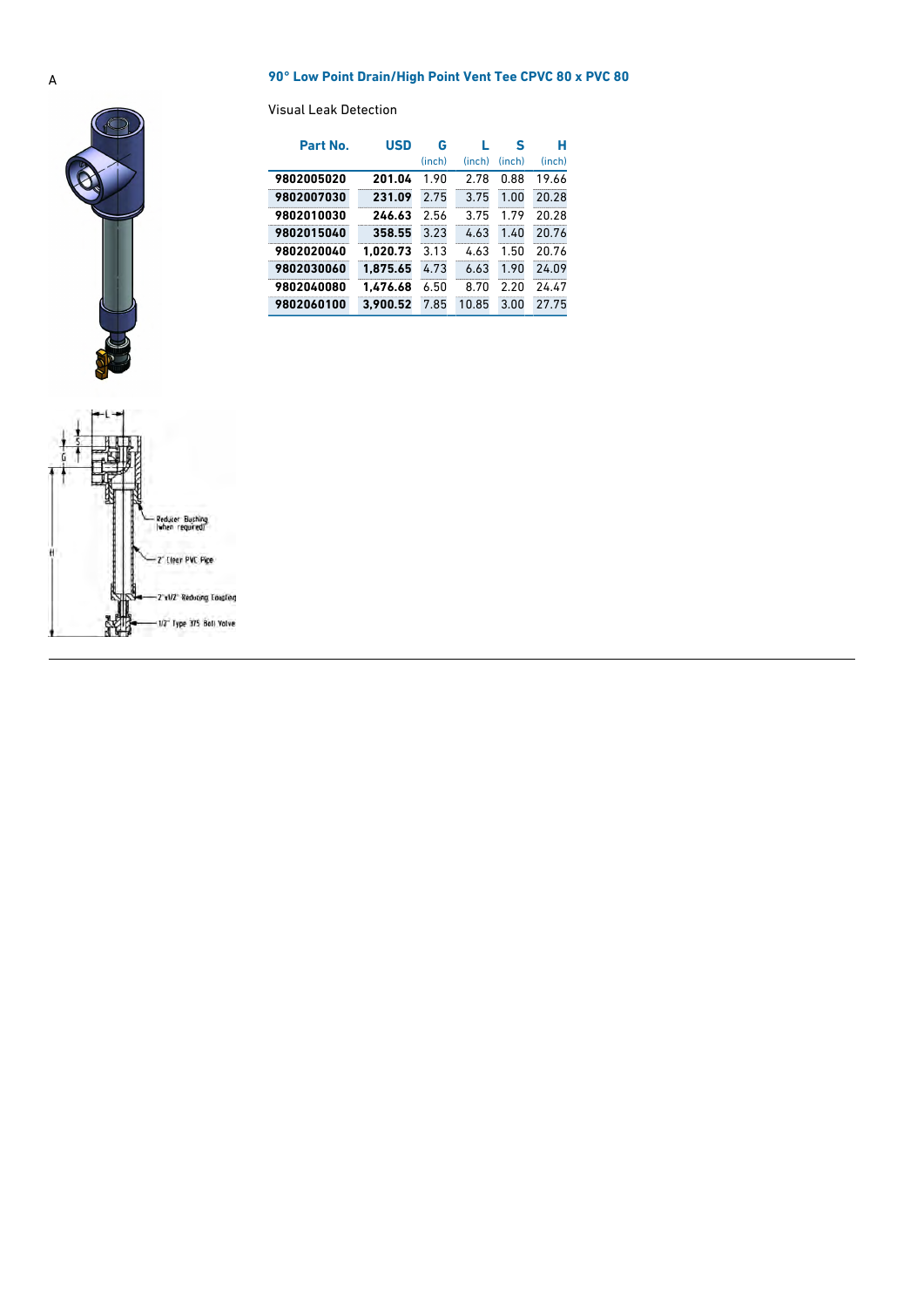### A **90° Low Point Drain/High Point Vent Tee CPVC 80 x CPVC 80**





| Part No.   | <b>USD</b> | G      |        | S      | н      |
|------------|------------|--------|--------|--------|--------|
|            |            | (inch) | (inch) | (inch) | (inch) |
| 9902005020 | 208.29     | 1.90   | 2.78   | 0.88   | 21.44  |
| 9902007030 | 310.88     | 2.75   | 3.75   | 1.00   | 22.02  |
| 9902010030 | 326.42     | 2.56   | 3.75   | 1.19   | 22.02  |
| 9902015040 | 476.68     | 3.23   | 4.63   | 1.40   | 22.50  |
| 9902020040 | 733.68     | 3.13   | 4.63   | 1.50   | 22.50  |
| 9902030060 | 1.534.72   | 4.63   | 6.53   | 1.90   | 25.83  |
| 9902040080 | 2.325.39   | 6.43   | 8.63   | 2.20   | 26.21  |
| 9902060100 | 4.003.11   | 8.25   | 11.25  | 3.00   | 27.75  |

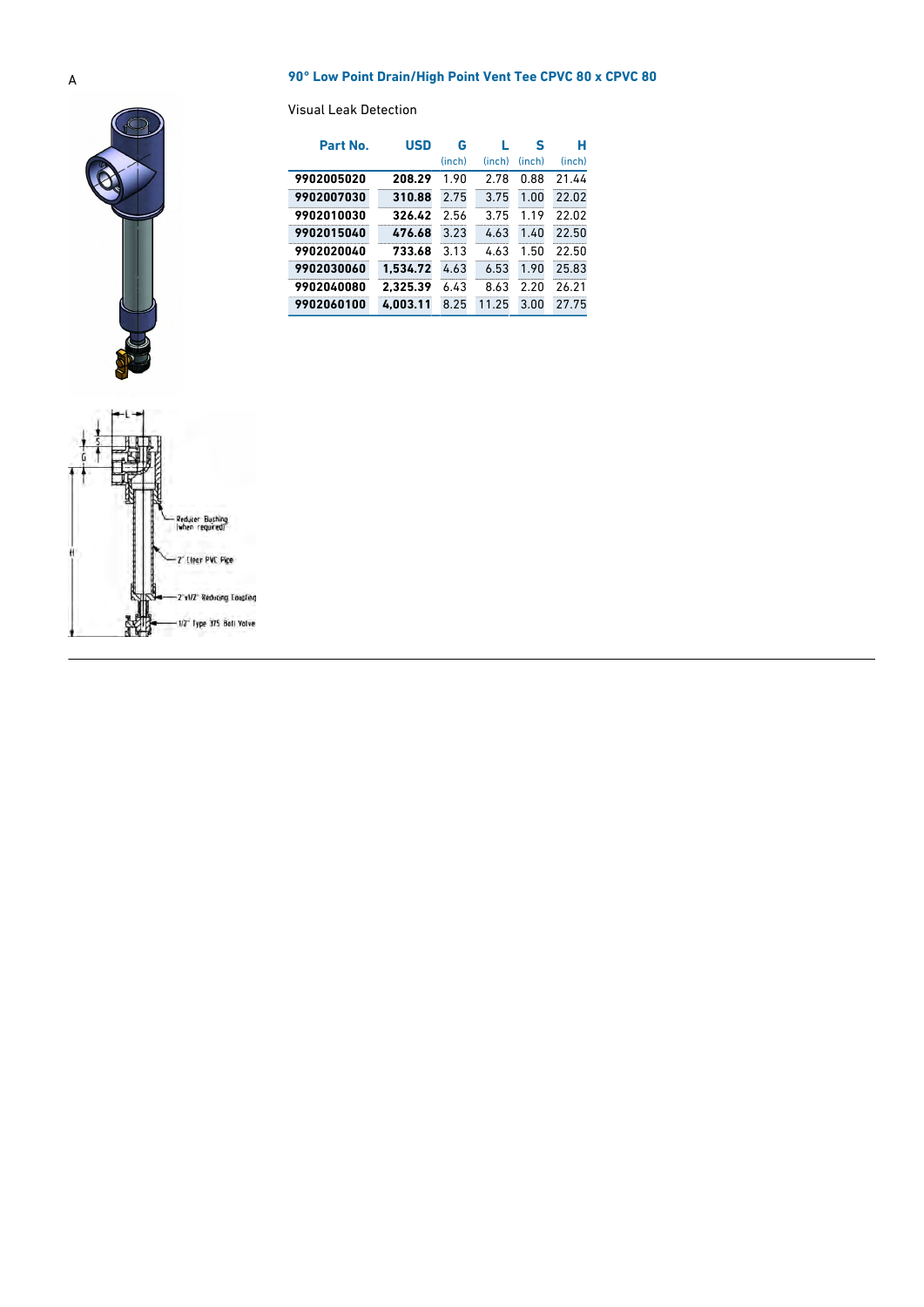#### A **90° Low Point Drain/High Point Vent Tee PVC 80 x PVC 80**

Visual Leak Detection and Leak Detection Port

| Part No.   | <b>USD</b> | G<br>(inch) | (inch) | S<br>(inch) | н<br>(inch) |
|------------|------------|-------------|--------|-------------|-------------|
| 8803005020 | 213.47     | 1.90        | 2.78   | 0.88        | 19.66       |
| 8803007030 | 202.07     | 2.75        | 3.75   | 1.00        | 20.28       |
| 8803010030 | 243.52     | 2.56        | 3.75   | 1.79        | 20.28       |
| 8803015040 | 334.72     | 3.23        | 4.63   | 1.40        | 20.76       |
| 8803020040 | 944.04     | 3.13        | 4.63   | 1.50        | 20.76       |
| 8803030060 | 1.447.67   | 4.73        | 6.63   | 1.90        | 24.09       |
| 8803040080 | 1.825.91   | 6.50        | 8.70   | 2.20        | 24.47       |
| 8803060100 | 2.379.27   | 7.85        | 10.85  | 3.00        | 27.75       |



## leducer Bushing **NZ" MPT Plug-**<br>Legal Detection  $T x U T R$ Tee T Dear PVC Pipe  $5507$ 7 Type 375 Ball Volve

# A **90° Low Point Drain/High Point Vent Tee PVC 80 x CPVC 80**

Visual Leak Detection and Leak Detection Port

| <b>Size</b><br>(inch) | Part No.   | <b>USD</b> | G<br>(inch) | н<br>(inch) | S<br>(inch) |
|-----------------------|------------|------------|-------------|-------------|-------------|
| 1/2x2                 | 8903005020 | 232.12     | 1.90        | 2.78        | 0.88        |
| 3/4x3                 | 8903007030 | 312.95     | 2.75        | 3.75        | 1.00        |
| 1x3                   | 8903010030 | 338.86     | 2.56        | 3.75        | 1.19        |
| 11/2x4                | 8903015040 | 488.08     | 3.20        | 4.60        | 1.40        |
| 2x4                   | 8903020040 | 856.99     | 3.10        | 4.60        | 1.50        |
| 4x8                   | 8903040080 | 2.249.74   | 6.47        | 8.67        | 2.20        |
| 4x8                   | 8903040080 | 2,249.74   | 6.47        | 8.67        | 2.20        |
| 6x10                  | 8903060100 | 4.242.49   | 7.77        | 10.77       | 3.00        |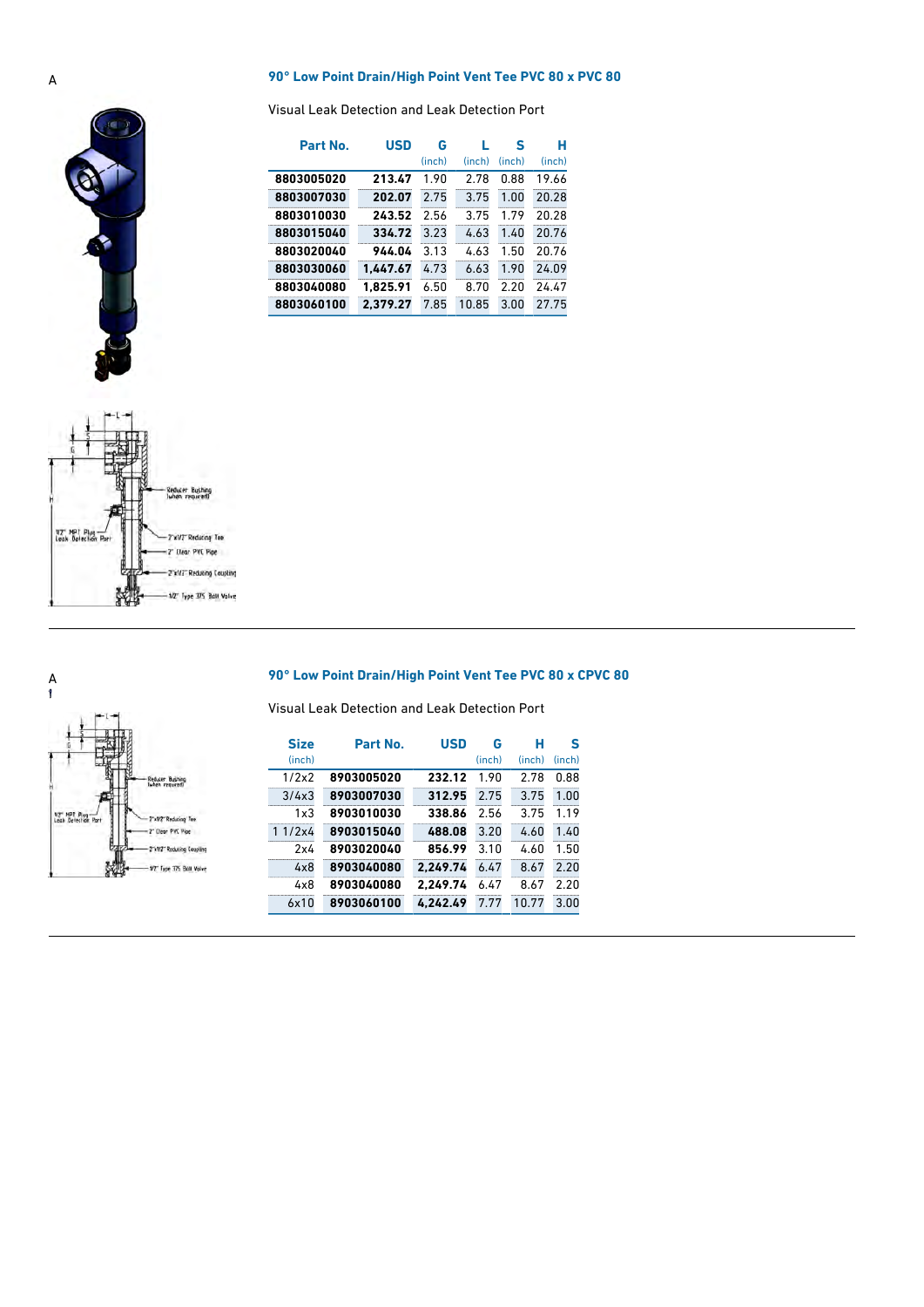### A **90° Low Point Drain/High Point Vent Tee CPVC 80 x PVC 80**

Visual Leak Detection and Leak Detection Port

| Part No.   | <b>USD</b> | G      | ı.     | s      | н      |
|------------|------------|--------|--------|--------|--------|
|            |            | (inch) | (inch) | (inch) | (inch) |
| 9803005020 | 220.73     | 1.90   | 2.78   | 0.88   | 19.66  |
| 9803007030 | 212.44     | 2.75   | 3.75   | 1.00   | 20.28  |
| 9803010030 | 265.28     | 2.56   | 3.75   | 1.79   | 20.28  |
| 9803015040 | 379.27     | 3.23   | 4.63   | 1.40   | 20.76  |
| 9803020040 | 1.042.49   | 3.13   | 4.63   | 1.50   | 20.76  |
| 9803030060 | 1.900.52   | 4.73   | 6.63   | 1.90   | 24.09  |
| 9803040080 | 1.525.39   | 6.50   | 8.70   | 2.20   | 24.47  |
| 9803060100 | 4.018.65   | 7.85   | 10.85  | 3.00   | 27.75  |



#### A **90° Low Point Drain/High Point Vent Tee CPVC 80 x CPVC 80**

Visual Leak Detection and Leak Detection Port

| Part No.   | <b>USD</b> | G      |        | s      | н      |
|------------|------------|--------|--------|--------|--------|
|            |            | (inch) | (inch) | (inch) | (inch) |
| 9903005020 | 226.94     | 1.90   | 2.78   | 0.88   | 21.44  |
| 9903007030 | 334.72     | 2.75   | 3.75   | 1.00   | 22.02  |
| 9903010030 | 349.22     | 2.56   | 3.75   | 1.19   | 22.02  |
| 9903015040 | 503.63     | 3.23   | 4.63   | 1.40   | 22.50  |
| 9903020040 | 760.62     | 3.13   | 4.63   | 1.50   | 22.50  |
| 9903030060 | 1,582.38   | 4.63   | 6.53   | 1.90   | 25.83  |
| 9903040080 | 2.401.04   | 6.43   | 8.63   | 2.20   | 26.21  |
| 9903060100 | 4.147.15   | 8.25   | 11.25  | 3.00   | 27.75  |



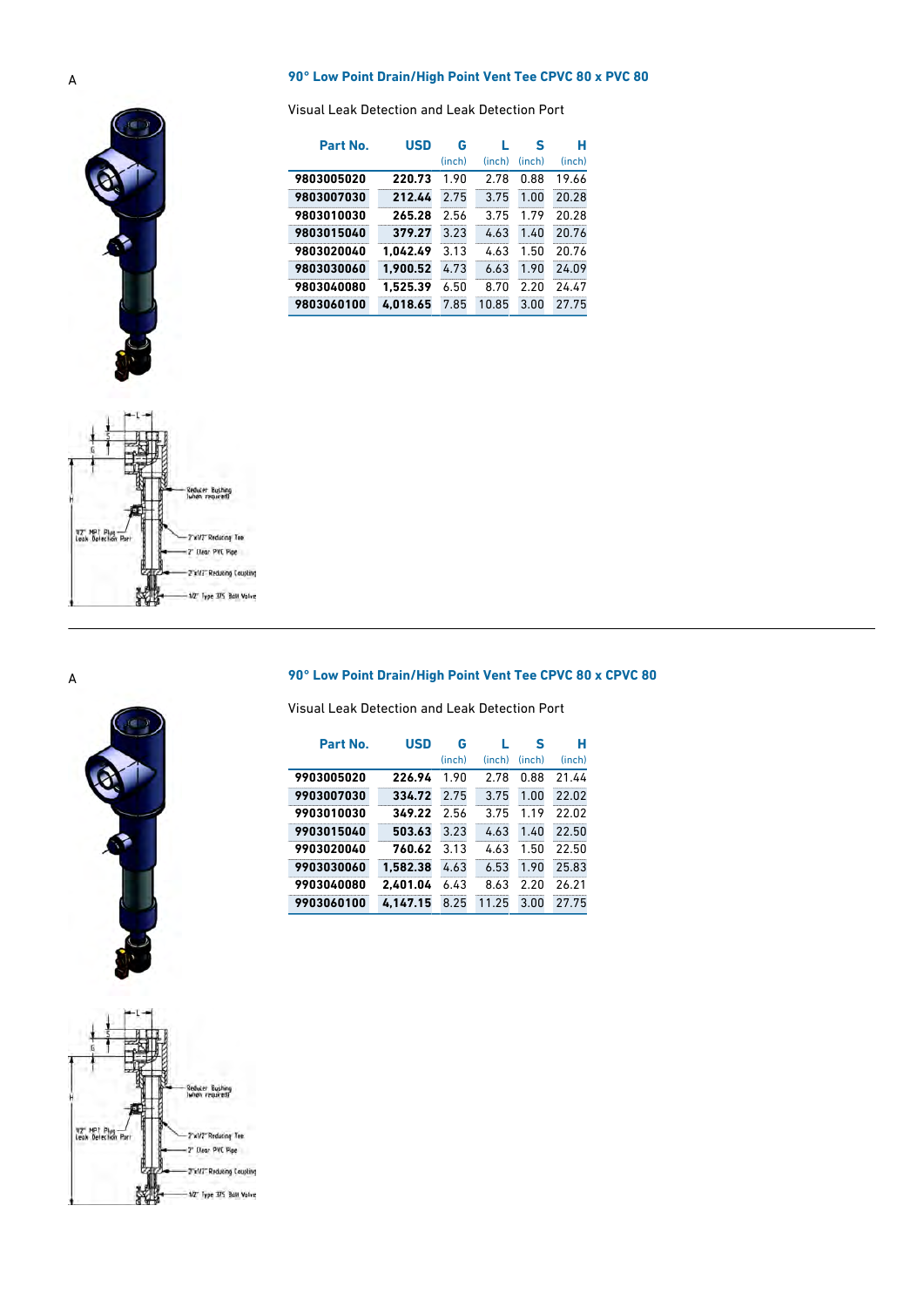### A **Low Point Drain/High Point Vent Tee, PVC**

Visual Leak Detection

|        | <b>Secondary Reducing Tee</b> | Part No.   | <b>USD</b> | н      | HJ.    | <b>HN</b> | G      | G1     |
|--------|-------------------------------|------------|------------|--------|--------|-----------|--------|--------|
| (inch) | (inch)                        |            |            | (inch) | (inch) | (inch)    | (inch) | (inch) |
|        | 2x2                           | 8801375020 | 166.84     | 17.28  | 2.78   | 2.78      | 1.29   | 1.29   |
| 3      | $3 \times 2$                  | 8801375030 | 168.91     | 17.90  | 3.21   | 3.40      | 1.31   | 1.87   |
| 4      | 4 x 2                         | 8801375040 | 181.35     | 18.38  | 3.52   | 3.88      | 1.26   | 2.37   |
| 6      | 6 x 2                         | 8801375060 | 231.09     | 21.71  | 6.58   | 7.21      | 3.50   | 5.65   |
| 8      | 8 x 2                         | 8801375080 | 420.73     | 22.09  | 7.63   | 7.59      | 3.59   | 3.56   |
| 10     | $10 \times 2$                 | 8801375100 | 1.034.20   | 23.63  | 9.69   | 9.13      | 4.69   | 13.31  |





A **Low Point Drain/High Point Vent Tee, CPVC**

|        | <b>Secondary Reducing Tee</b> | Part No.   | <b>USD</b>     | н               | HJ        | <b>HN</b>                   | G    | G1     |
|--------|-------------------------------|------------|----------------|-----------------|-----------|-----------------------------|------|--------|
| (inch) | (inch)                        |            |                |                 |           | (inch) (inch) (inch) (inch) |      | (inch) |
|        | $2 \times 2$                  | 9801375020 | 168.91         | 17.32 2.82 2.82 |           |                             | 1.32 | 1.32   |
| 3      | $3 \times 2$                  | 9801375030 | 212.44         | 17.90           | 3.21      | 3.40                        | 1.31 | 1.87   |
| 4      | $4 \times 2$                  | 9801375040 | 229.02         | 18.38           | 3.52 3.88 |                             | 1.26 | 2.37   |
| 6      | $6 \times 2$                  | 9801375060 | 416.58         | 21.71           | 6.58      | 7.21                        | 3.56 | 5.65   |
| 8      | 8x2                           | 9801375080 | 672.54         | 22.09           | 7.63      | 7.59                        | 3.59 | 3.56   |
| 10     | $10 \times 2$                 | 9801375100 | 1.216.58 23.63 |                 | 9.69 9.13 |                             | 4.69 | 13.31  |

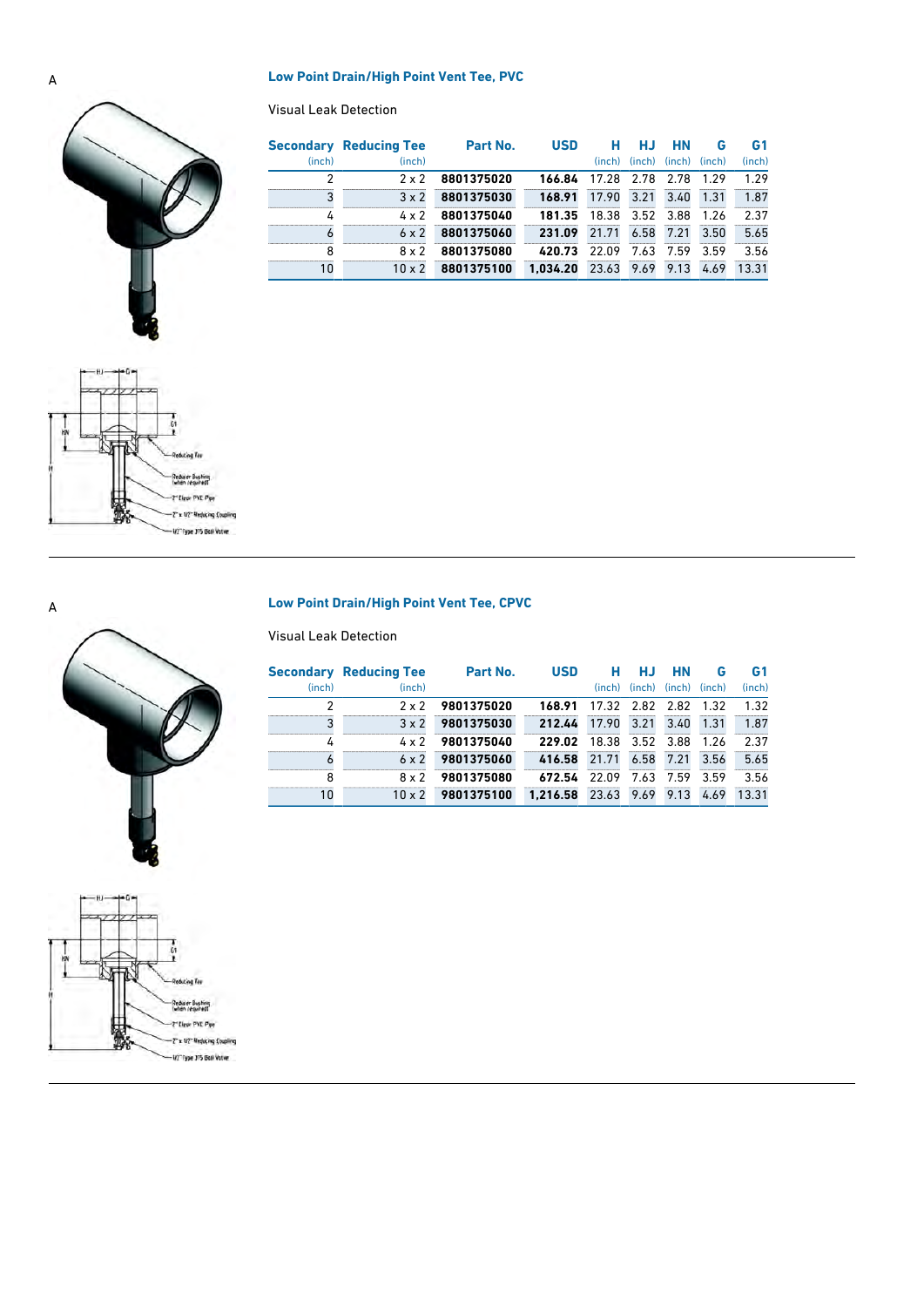### A **Low Point Drain/High Point Vent Tee, PVC**

Visual Leak Detection and Leak Detection Port



|        | <b>Secondary Reducing Tee</b> | Part No.    | <b>USD</b> | н          | HJ.    | НN     | G      | G1     |
|--------|-------------------------------|-------------|------------|------------|--------|--------|--------|--------|
| (inch) | (inch)                        |             |            | (inch)     | (inch) | (inch) | (inch) | (inch) |
|        | $2 \times 2$                  | 8801375020P | 185.49     | 19.66 2.78 |        | 2.78   | 1.29   | 1.29   |
| 3      | $3 \times 2$                  | 8801375030P | 188.60     | 20.28      | 3.21   | 3.40   | 1.31   | 1.87   |
| 4      | 4 x 2                         | 8801375040P | 202.07     | 20.76      | 3.52   | 3.88   | 1.26   | 2.37   |
| 6      | 6x2                           | 8801375060P | 255.96     | 24.09      | 6.58   | 7.21   | 3.56   | 5.65   |
| 8      | 8x2                           | 8801375080P | 469.43     | 24.47      | 7.63   | 7.59   | 3.59   | 3.56   |
| 10     | $10 \times 2$                 | 8801375100P | 1.152.33   | 26.01      | 9.69   | 9.13   | 4.69   | 13.31  |





### A **Low Point Drain/High Point Vent Tee, CPVC**

Visual Leak Detection and Leak Detection Port

|        | <b>Secondary Reducing Tee</b> | Part No.                 | <b>USD</b> | н.                   | HJ. | НN                         | G    | G <sub>1</sub> |
|--------|-------------------------------|--------------------------|------------|----------------------|-----|----------------------------|------|----------------|
| (inch) | (inch)                        |                          |            | (inch)               |     | $(inch)$ $(inch)$ $(inch)$ |      | (inch)         |
|        | $2 \times 2$                  | 9801375020P              | 188.60     | 21.44 2.82 2.82 1.32 |     |                            |      | 1.32           |
| 3      |                               | $3 \times 2$ 9801375030P | 235.23     | 22.02 3.21           |     | 3.40                       | 1.31 | 1.87           |
| 4      | 4 x 2                         | 9801375040P              | 255.96     | 22.50 3.52 3.88      |     |                            | 1.26 | 2.37           |
| 6      |                               | $6 \times 2$ 9801375060P | 464.25     | 25.83 6.58 7.21      |     |                            | 3.56 | 5.65           |
| 8      | $8 \times 2$                  | 9801375080P              | 749.22     | 26.21                |     | 7.63 7.59                  | 3.59 | 3.56           |
| 10     | $10 \times 2$                 | 9801375100P              | 1.360.62   | 27.75                |     | 9.69 9.13                  | 4.69 | 13.31          |

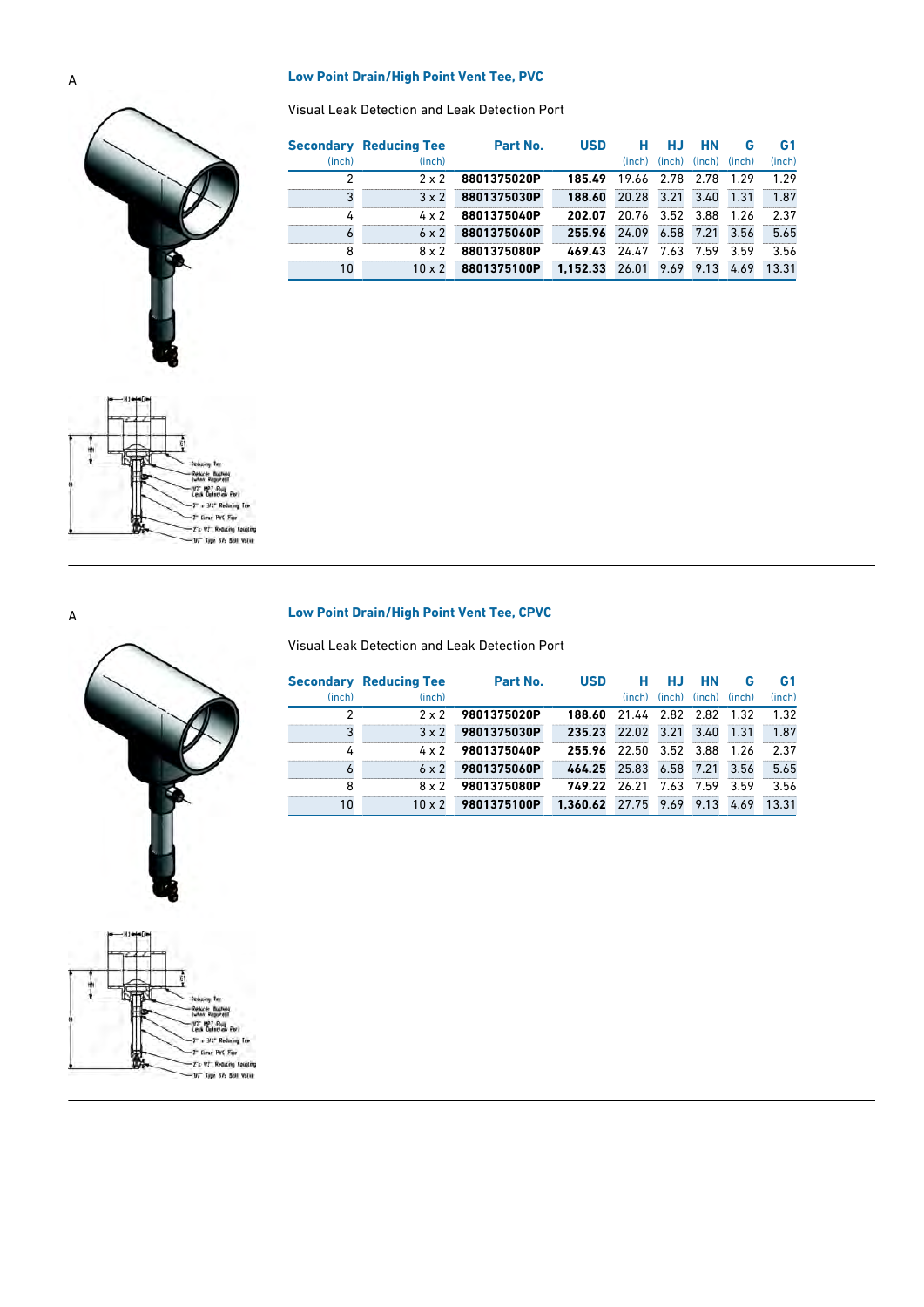# <span id="page-23-0"></span>**Sump**

Ū

## A **Low Point Leak Detection Sump PVC**

Riser Pipe not included

| <b>Size</b> | <b>Reducing Tee</b> | Part No.   | <b>USD</b> | н      | <b>H1</b> | G      |
|-------------|---------------------|------------|------------|--------|-----------|--------|
| (inch)      | (inch)              |            |            | (inch) | (inch)    | (inch) |
| 2           | 2x2                 | 8804806020 | 267.36     | 36     | 6.56      | 6.56   |
| 3           | $3 \times 2$        | 8804806030 | 279.79     | 36     | 7.15      | 6.56   |
| 4           | 4 x 2               | 8804806040 | 416.58     | 36     | 7.66      | 6.56   |
| 6           | $6 \times 2$        | 8804806060 | 630.05     | 36     | 10.99     | 8.00   |
| 8           | 8 x 2               | 8804806080 | 862.18     | 36     | 12.33     | 8.00   |
| 10          | $10 \times 2$       | 8804806100 | 3.089.12   | 36     | 16.16     | 10.00  |

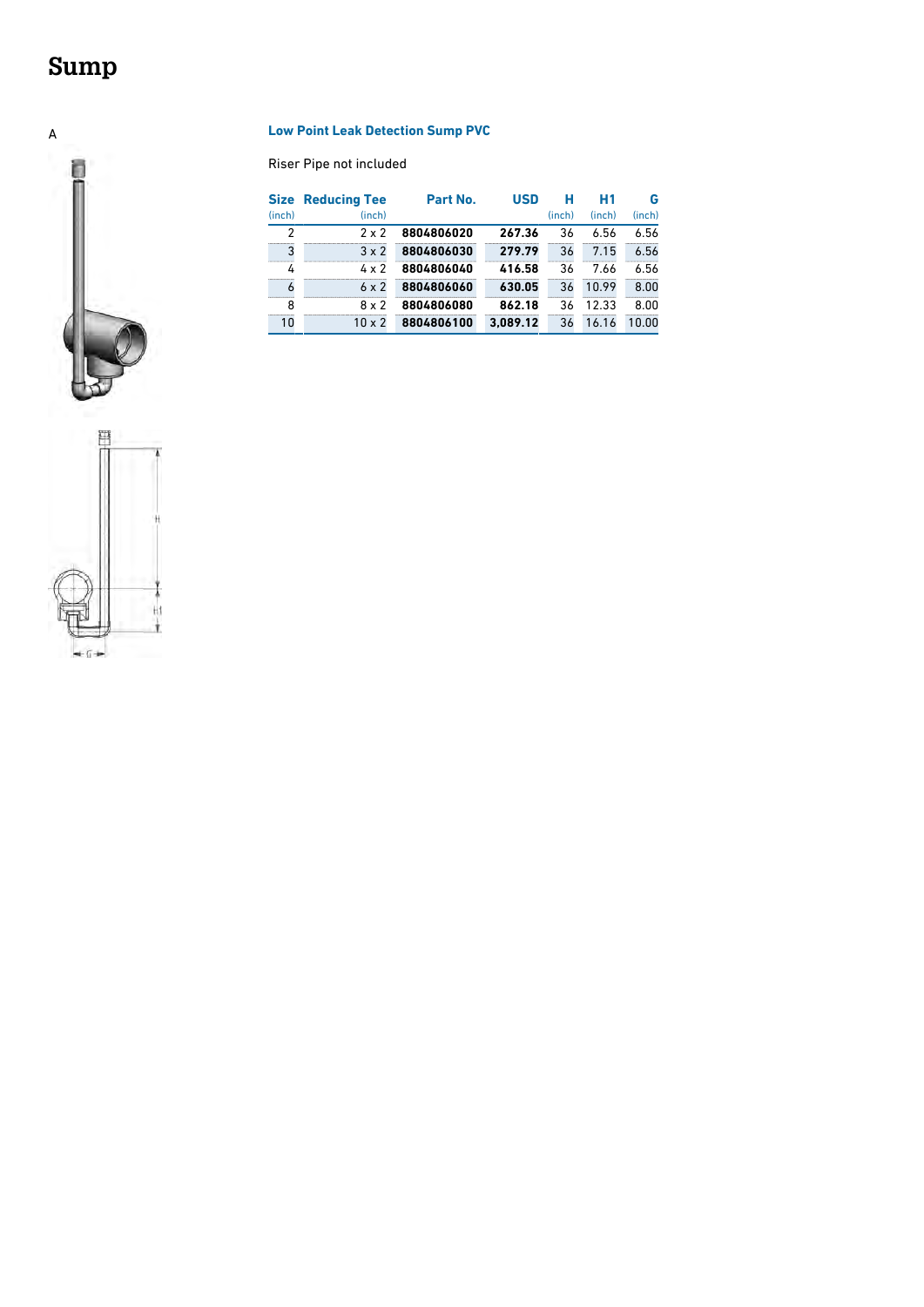### A **Low Point leak Detection Sump CPVC**

Riser Pipe not included

|                | <b>Size Reducing Tee</b> | Part No.   | <b>USD</b> | н      | <b>H1</b> | G      |
|----------------|--------------------------|------------|------------|--------|-----------|--------|
| (inch)         | (inch)                   |            |            | (inch) | (inch)    | (inch) |
| $\overline{2}$ | 2x2                      | 9804806020 | 327.46     | 36     | 6.56      | 6.56   |
| 3              | $3 \times 2$             | 9804806030 | 356.48     | 36     | 7.15      | 6.56   |
| 4              | 4 x 2                    | 9804806040 | 505.70     | 36     | 7.66      | 6.56   |
| 6              | 6x2                      | 9804806060 | 867.36     | 36     | 10.99     | 8.00   |
| 8              | $8 \times 2$             | 9804806080 | 1.515.03   | 36     | 12.33     | 8.00   |
| 10             | $10 \times 2$            | 9804806100 | 3.801.04   | 36     | 16.16     | 10.00  |



ñ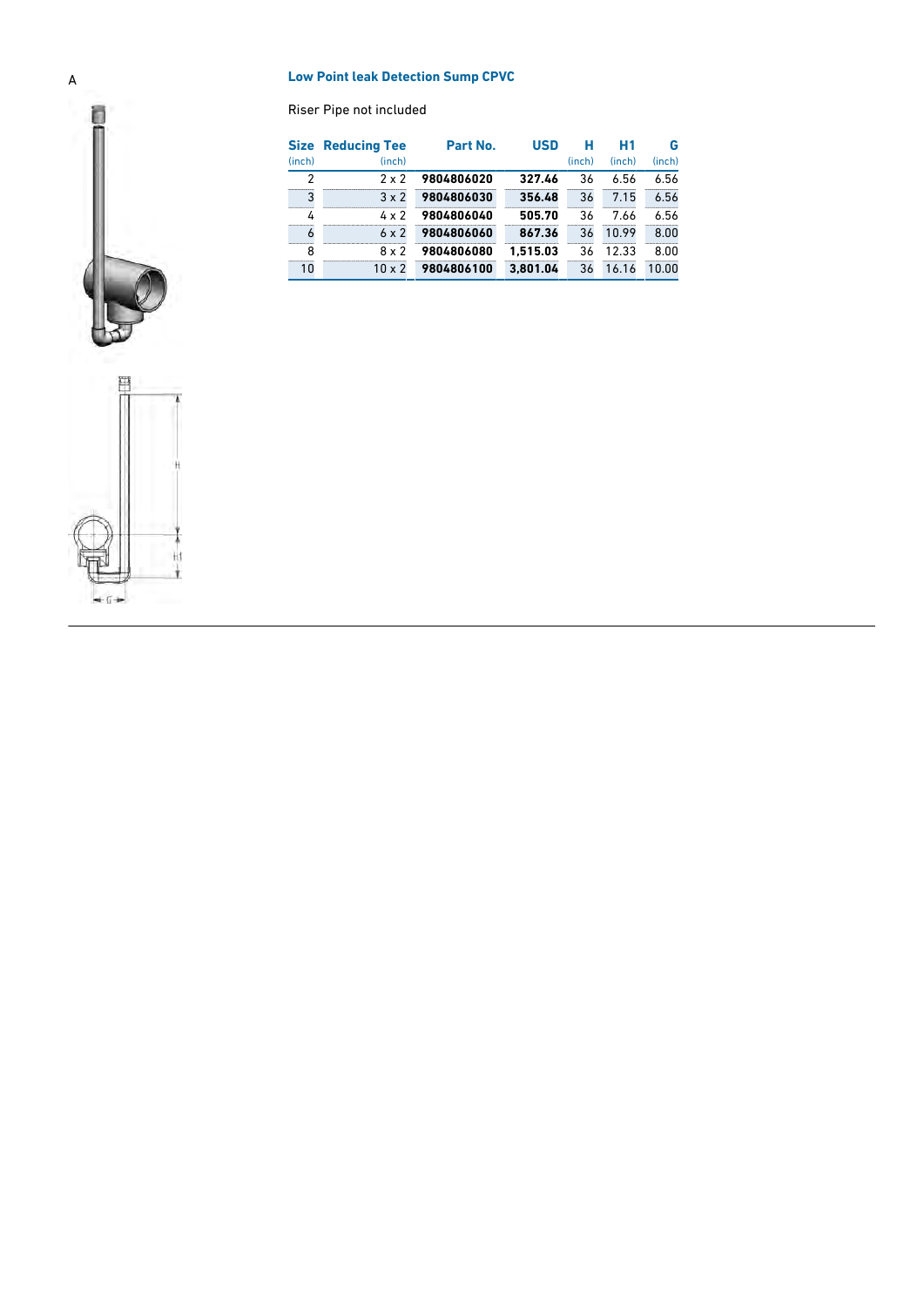# <span id="page-25-0"></span>**Closure Couplings**

#### A **Closure Coupling, PVC**



Cemen<br>Pocket



For use with compliance to ASME B31.3

Standard couplings are available in the Vinyls Price List







#### A **Closure Coupling, CPVC**

For use with compliance to ASME B31.3

Standard couplings are available in the Vinyls Price List Two component adhesive/sealer required located in the accessories section of Double-See

Two component adhesive/sealer required located in the accessories section of Double-See

| <b>Size</b> | Part No. | <b>USD</b> |        | Δ      | 7      |
|-------------|----------|------------|--------|--------|--------|
| (inch)      |          |            | (inch) | (inch) | (inch) |
| 2           | *931020  | 594.82     | 3.71   | 0.75   | 0.75   |
| 3           | *931030  | 623.83     | 4.74   | 1.00   | 0.75   |
| 4           | *931040  | 653.89     | 5.46   | 1.00   | 1.00   |
| 6           | *931060  | 802.07     | 9.41   | 1.19   | 1.50   |
| 8           | *931080  | 1.069.43   | 10.70  | 1.19   | 1.75   |
| 10          | *931100  | 2.019.69   | 12.45  | 1.92   | 2.00   |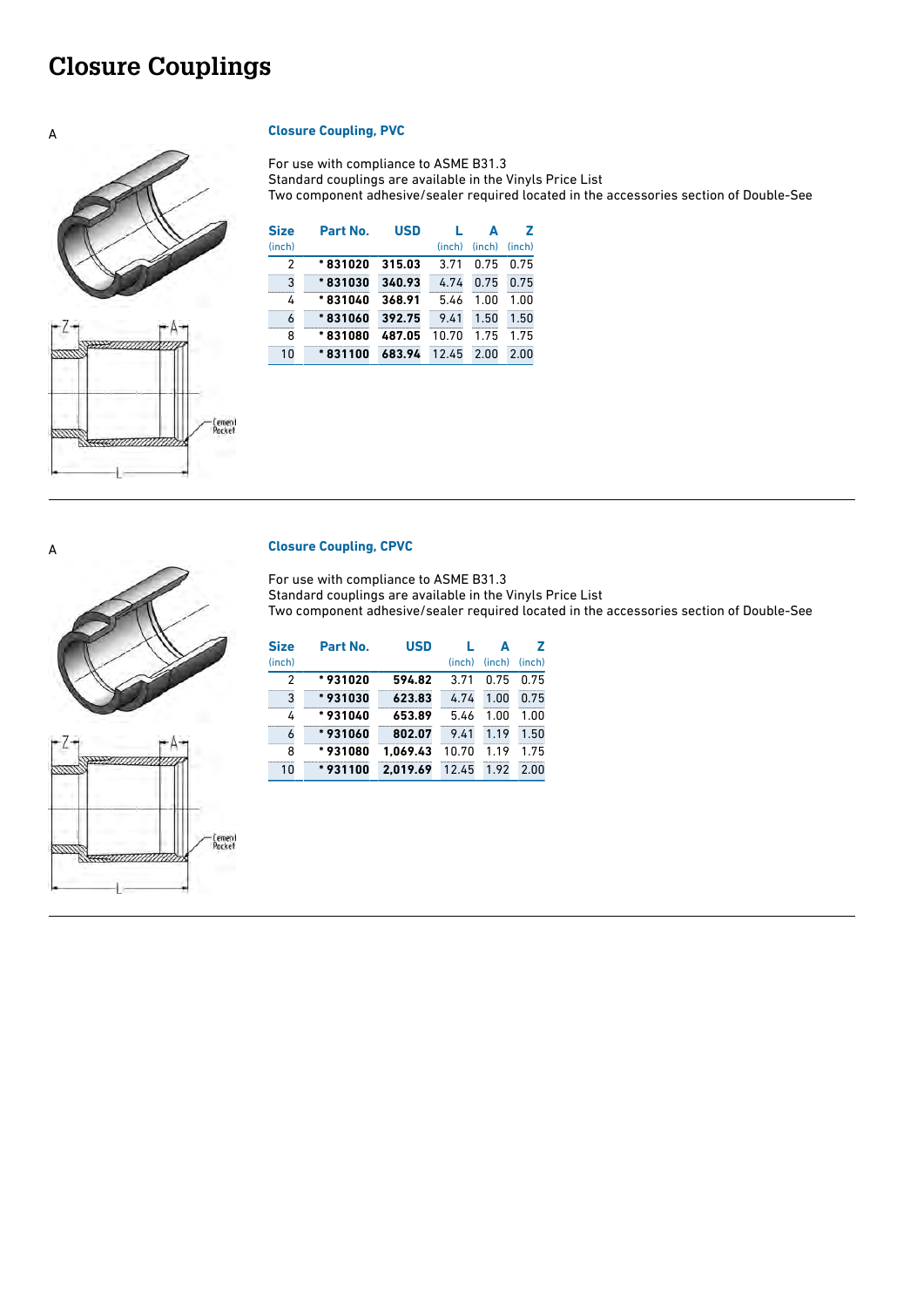# <span id="page-26-0"></span>**Terminations**

A **Termination, PVC 80**



| <b>FKM</b> | <b>USD</b> | <b>EPDM</b> | <b>USD</b> |        | N      |
|------------|------------|-------------|------------|--------|--------|
| Part No.   |            | Part No.    |            | (inch) | (inch) |
| 825005020F | 161.66     | 825005020E  | 161.66     | 3.14   | 0.12   |
| 825007030F | 201.04     | 825007030E  | 201.04     | 4.04   | 0.25   |
| 825010030F | 201.04     | 825010030E  | 201.04     | 4.04   | 0.25   |
| 825015040F | 231.09     | 825015040E  | 231.09     | 4.79   | 0.25   |
| 825020040F | 239.38     | 825020040E  | 239.38     | 4.79   | 0.25   |
| 825030060F | 388.60     | 825030060E  | 388.60     | 6.41   | 0.34   |
| 825040080F | 482.90     | 825040080E  | 482.90     | 8.40   | 0.34   |
| 825060100F | 1.102.59   | 825060100E  | 1.102.59   | 10.55  | 0.49   |





## A **Termination, CPVC 80**

| <b>FKM</b> | <b>USD</b> | <b>EPDM</b> | <b>USD</b> |        | N      |
|------------|------------|-------------|------------|--------|--------|
| Part No.   |            | Part No.    |            | (inch) | (inch) |
| 925005020F | 243.52     | 925005020E  | 243.52     | 3.14   | 0.12   |
| 925007030F | 248.70     | 925007030E  | 248.70     | 4.04   | 0.25   |
| 925010030F | 255.96     | 925010030E  | 255.96     | 4.04   | 0.25   |
| 925015040F | 323.32     | 925015040E  | 323.32     | 4.79   | 0.25   |
| 925020040F | 337.82     | 925020040E  | 337.82     | 4.79   | 0.25   |
| 925030060F | 611.40     | 925030060E  | 611.40     | 6.41   | 0.34   |
| 925040080F | 1.092.23   | 925040080E  | 1.092.23   | 8.40   | 0.34   |
| 925060100F | 1.662.18   | 925060100E  | 1.662.18   | 10.54  | 0.50   |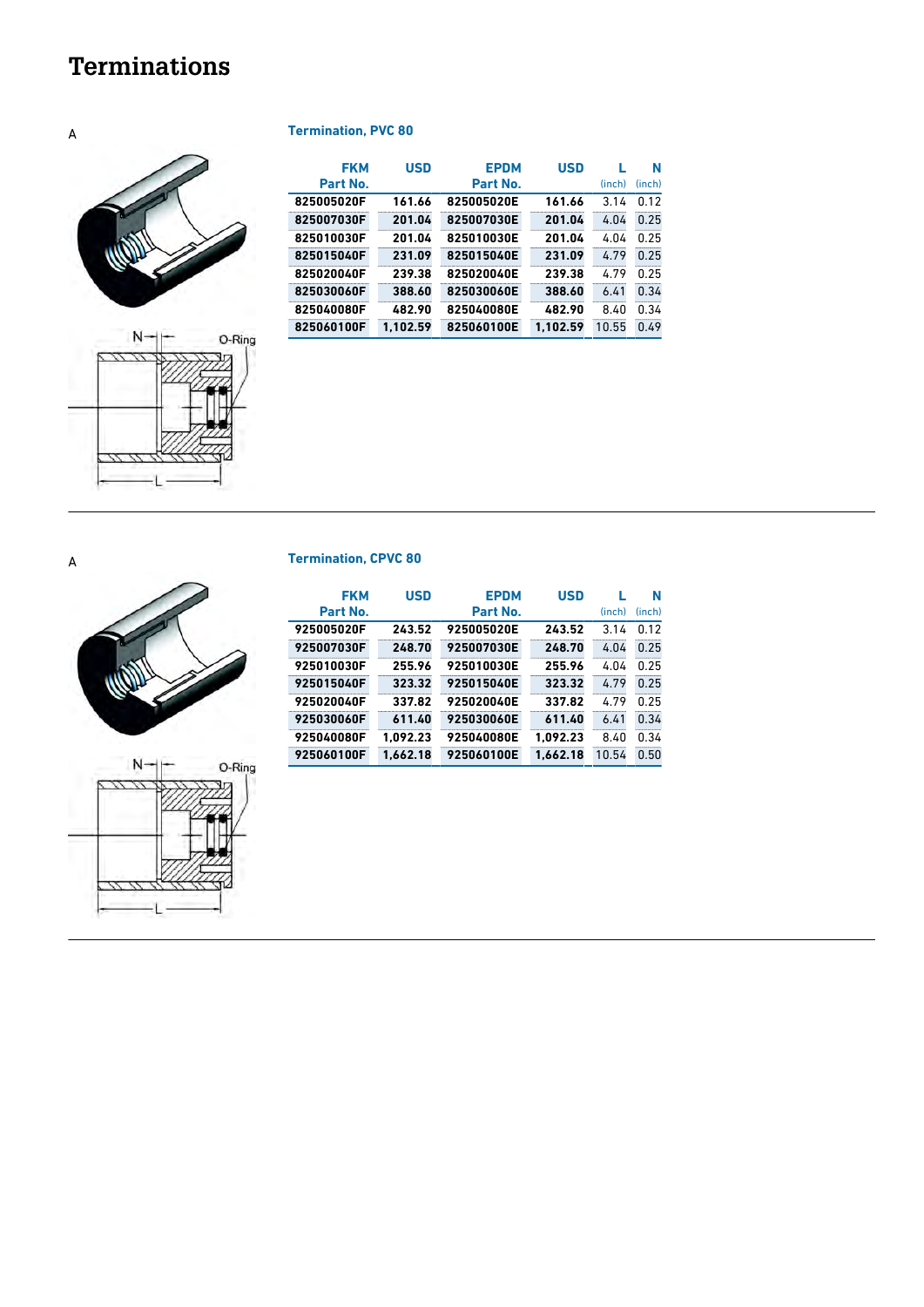A **Test Termination, PVC 80**



| <b>FKM</b>  | <b>USD</b> | <b>EPDM</b> | <b>USD</b> |        | N      |
|-------------|------------|-------------|------------|--------|--------|
| Part No.    |            | Part No.    |            | (inch) | (inch) |
| 825005020FT | 179.27     | 825005020ET | 179.27     | 3.14   | 0.12   |
| 825007030FT | 223.83     | 825007030ET | 223.83     | 4.04   | 0.25   |
| 825010030FT | 223.83     | 825010030ET | 223.83     | 4.04   | 0.25   |
| 825015040FT | 256.99     | 825015040ET | 256.99     | 4.79   | 0.25   |
| 825020040FT | 265.28     | 825020040ET | 265.28     | 4.79   | 0.25   |
| 825030060FT | 431.09     | 825030060ET | 431.09     | 6.41   | 0.34   |
| 825040080FT | 536.79     | 825040080ET | 536.79     | 8.40   | 0.34   |
| 825060100FT | 1.224.87   | 825060100ET | 1.224.87   | 10.55  | 0.49   |

| <b>Test Termination, CPVC 80</b> |  |
|----------------------------------|--|
|                                  |  |

| <b>FKM</b>  | <b>USD</b> | <b>EPDM</b>        | <b>USD</b> |        | N      |
|-------------|------------|--------------------|------------|--------|--------|
| Part No.    |            | Part No.           |            | (inch) | (inch) |
| 925005020FT | 270.47     | 925005020ET        | 270.47     | 3.14   | 0.12   |
| 925007030FT | 276.68     | 925007030ET        | 276.68     | 4.04   | 0.25   |
| 925010030FT | 283.94     | 925010030ET        | 283.94     | 4.04   | 0.25   |
| 925015040FT | 359.59     | 925015040ET        | 359.59     | 4.79   | 0.25   |
| 925020040FT | 375.13     | 925020040ET        | 375.13     | 4.79   | 0.25   |
| 925030060FT | 679.79     | <b>925030060ET</b> | 679.79     | 6.41   | 0.34   |
| 925040080FT | 1.213.47   | 925040080ET        | 1.213.47   | 8.40   | 0.34   |
| 925060100FT | 1.847.67   | 925060100ET        | 1.847.67   | 10.55  | 0.49   |

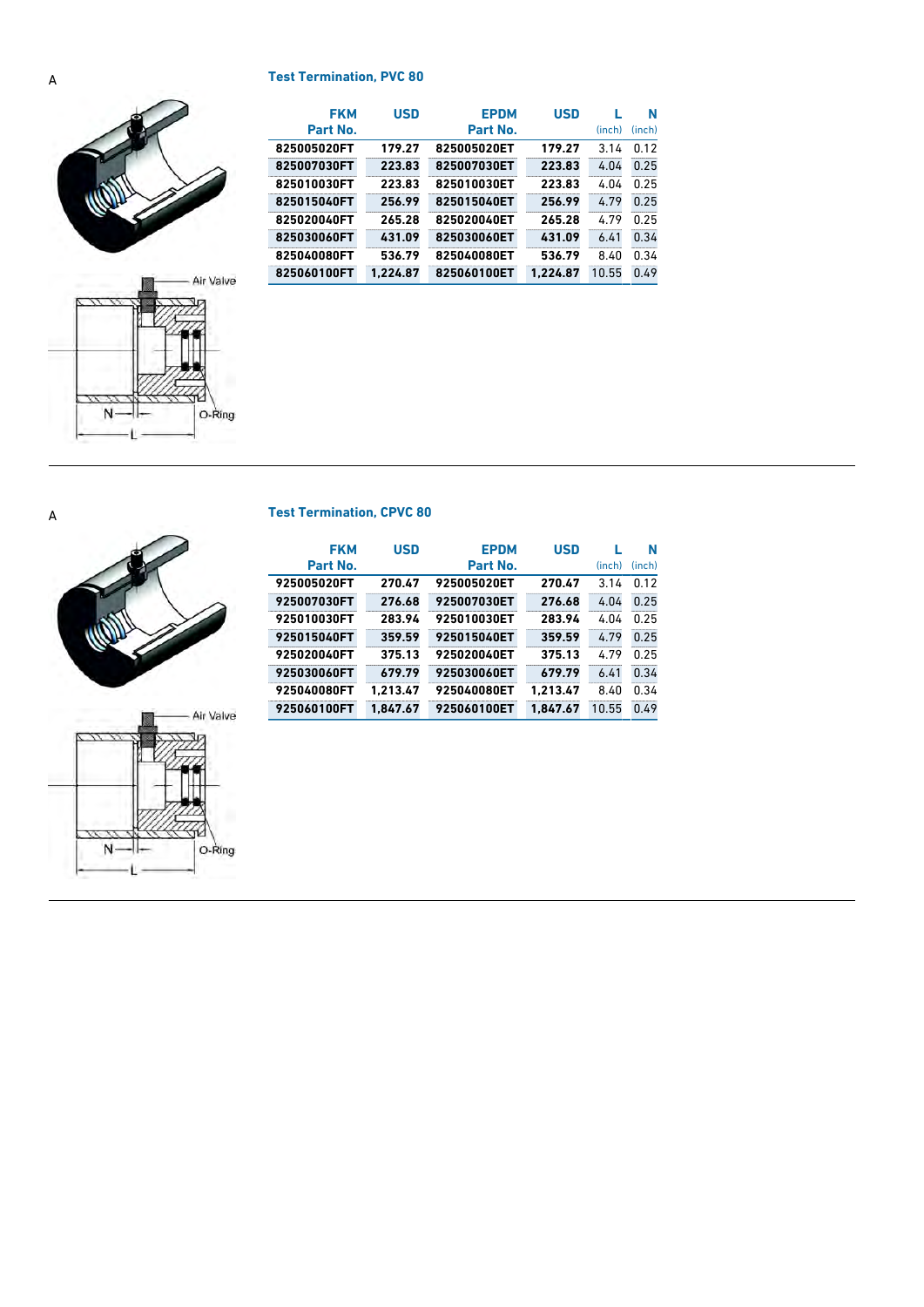# <span id="page-28-0"></span>**Valves**



| A | <b>Type 546 Manual Ball Valve, Double Contained</b> |
|---|-----------------------------------------------------|
|   | <b>PVC x PVC</b>                                    |
|   | <b>Pressure Rated</b>                               |

|                     |        |        | <b>USD</b> |        | <b>FKM</b><br>Part No. |        | <b>USD</b>     |        | <b>EPDM</b><br>Part No. |        |
|---------------------|--------|--------|------------|--------|------------------------|--------|----------------|--------|-------------------------|--------|
|                     |        |        | 1.776.17   |        | * 150 546 805          |        | 1.740.93       |        | *150 546 005            |        |
|                     |        |        | 2.406.22   |        | *150546807             |        | 2,367.88       |        | *150546007              |        |
|                     |        |        | 2.594.82   |        | *150546810             |        | 2.546.11       |        | *150546010              |        |
|                     |        |        | 3.206.22   |        | *150546815             |        | 3.145.08       |        | *150546015              |        |
|                     |        |        | 3.396.89   |        | *150546820             |        | 3.322.28       |        | *150546020              |        |
|                     |        |        |            |        |                        |        |                |        |                         |        |
| н<br>H <sub>2</sub> | М      | Н1     | L6         | L5     | L4                     | L1     | L <sub>2</sub> | L3     | п                       | D      |
| (inch)<br>(inch)    | (inch) | (inch) | (inch)     | (inch) | (inch)                 | (inch) | (inch)         | (inch) | (inch)                  | (inch) |
| 0.59<br>5.67        | 8      | 2.52   | 1.77       | 3.43   | 2.60                   | 5.98   | 5.13           | 2.40   | 8.13                    | 4.88   |

7.87 11.22 2.76 7.47 10.59 2.52 8.11 2.76 4.13 8 0.59 9.25 7.87 11.22 2.99 7.47 10.59 2.52 8.11 2.76 4.13 8 0.59 9.25 9.37 14.20 3.70 9.20 12.60 2.52 10.05 4.72 4.84 12 0.87 9.63 9.37 14.20 4.21 9.20 12.60 2.52 10.05 4.72 4.84 12 0.87 9.63

**H**

#### A **Type 546 Manual Ball Valve, Double Contained CPVC x PVC**

Pressure Rated

| <b>EPDM</b><br>Part No. | <b>USD</b> | <b>FKM</b><br>Part No. | <b>USD</b> |
|-------------------------|------------|------------------------|------------|
| *150546905              | 1.764.77   | * 150 546 705          | 1.808.29   |
| *150546907              | 2.391.71   | *150546707             | 2.447.67   |
| *150546910              | 2.558.55   | *150546710             | 2.633.16   |
| *150546915              | 3.163.73   | * 150 546 715          | 3.263.21   |
| *150546920              | 3.344.04   | *150546720             | 3.487.05   |

| n      |                                                            |                                                      |  | L2 L3 L4 L5 L6 H H1 H2                                         |  |      | M      |
|--------|------------------------------------------------------------|------------------------------------------------------|--|----------------------------------------------------------------|--|------|--------|
| (inch) | (inch)                                                     |                                                      |  | (inch) (inch) (inch) (inch) (inch) (inch) (inch) (inch) (inch) |  |      | (inch) |
| 4.88   | 8.13                                                       |                                                      |  | 5.98 5.13 2.10 2.60 3.43 1.77 5.67 2.52 0.59                   |  |      | 8.00   |
| 7.87   | 11.22                                                      |                                                      |  | 10.59 7.47 2.76 2.52 8.11 2.76 9.25 4.13                       |  | 0.59 | 8.00   |
| 787    |                                                            | 11.22 10.59 7.47 2.99 2.52 8.11 2.76 9.25 4.13 0.59  |  |                                                                |  |      | 8.00   |
| 9.37   |                                                            | 14.20 12.60 9.20 3.70 2.52 10.05 4.72 9.63 4.84 0.87 |  |                                                                |  |      | 12.00  |
| 937    | 14.20 12.60 9.20 4.21 2.52 10.05 4.72 9.63 4.84 0.87 12.00 |                                                      |  |                                                                |  |      |        |





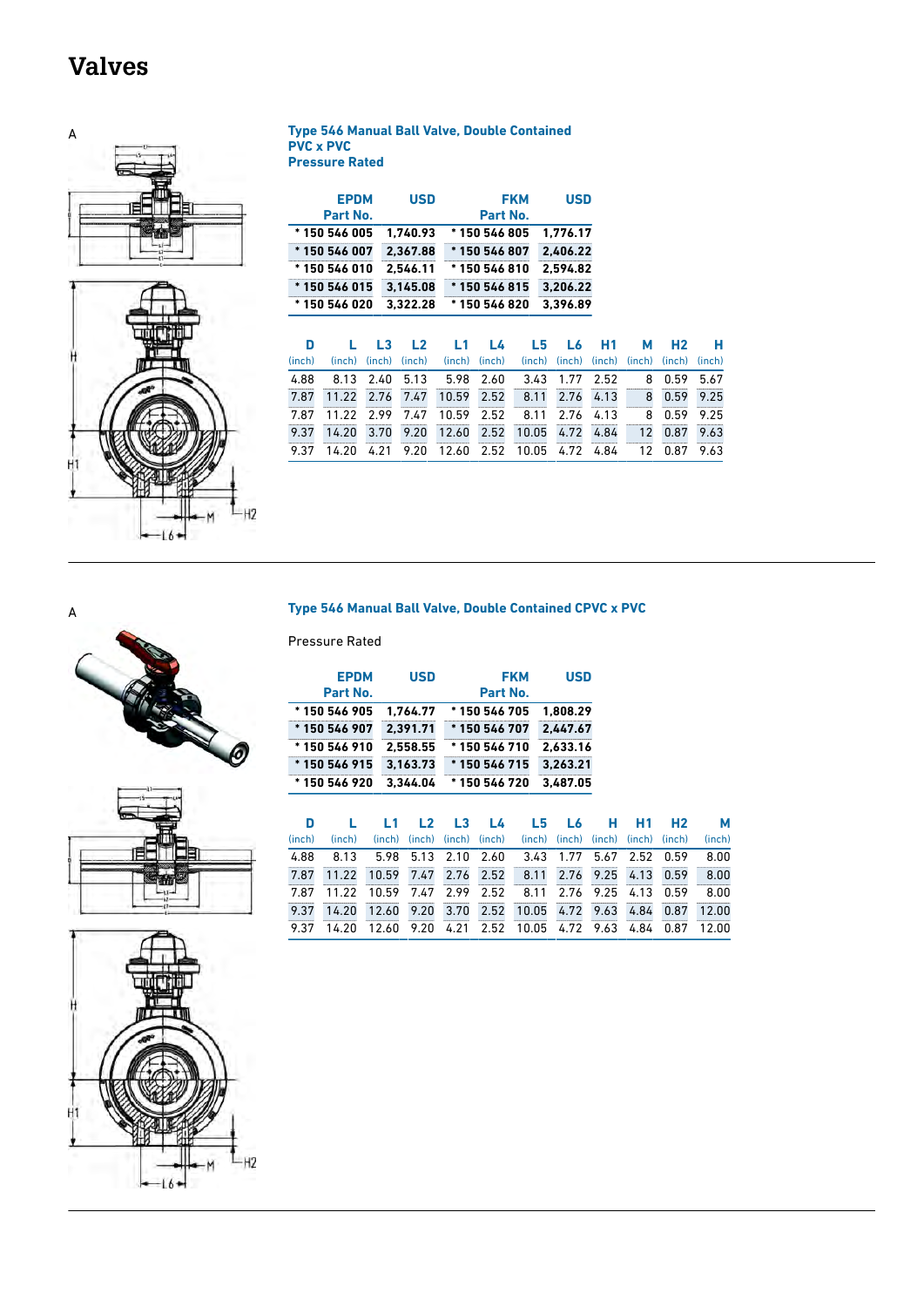### A **Manual Valve Box, PVC x PVC**



Not Pressure Rated

| <b>EPDM</b><br>Part No. | <b>USD</b> | <b>FKM</b><br>Part No. | <b>USD</b> |
|-------------------------|------------|------------------------|------------|
| *8546005020EVB          | 769.95     | *8546005020FVB         | 777.20     |
| *8546007030EVB          | 1.045.60   | *8546007030FVB         | 1.054.92   |
| *8546010030EVB          | 1.054.92   | * 8546010030FVB        | 1.069.43   |
| *8546015040EVB          | 1.269.43   | *8546015040FVB         | 1.286.01   |
| *8546020040EVB          | 1.293.26   | *8546020040FVB         | 1.321.24   |
| *8546030060EVB          | 1.830.05   | *8546030060FVB         | 1.915.03   |
| *8546040080EVB          | 2.105.70   | *8546040080FVB         | 2.221.76   |

| <b>Weight</b> | W      |        | н      | Н1     | c      | s      | W <sub>2</sub> | L <sub>2</sub> |
|---------------|--------|--------|--------|--------|--------|--------|----------------|----------------|
| (lb)          | (inch) | (inch) | (inch) | (inch) | (inch) | (inch) | (inch)         | (inch)         |
| 7.20          | 6.00   | 8.00   | 8.00   | 3.10   | 1.57   | 0.88   | 8.00           | 10.00          |
| 7.45          | 6.00   | 8.00   | 8.00   | 2.02   | 2.02   | 1.00   | 8.00           | 10.00          |
| 8.20          | 10.00  | 8.00   | 8.00   | 2.02   | 2.02   | 1.13   | 8.00           | 10.00          |
| 12.09         | 10.00  | 10.00  | 11.00  | 2.40   | 2.40   | 1.38   | 12.00          | 12.00          |
| 28.34         | 10.00  | 10.00  | 11.00  | 2.40   | 2.40   | 1.50   | 12.00          | 12.00          |
| 53.84         | 18.00  | 18.00  | 15.00  | 3.21   | 3.21   | 1.88   | 20.00          | 20.00          |
| 83.02         | 22.00  | 22.00  | 17.00  | 4.20   | 4.20   | 2.25   | 24.00          | 24.00          |

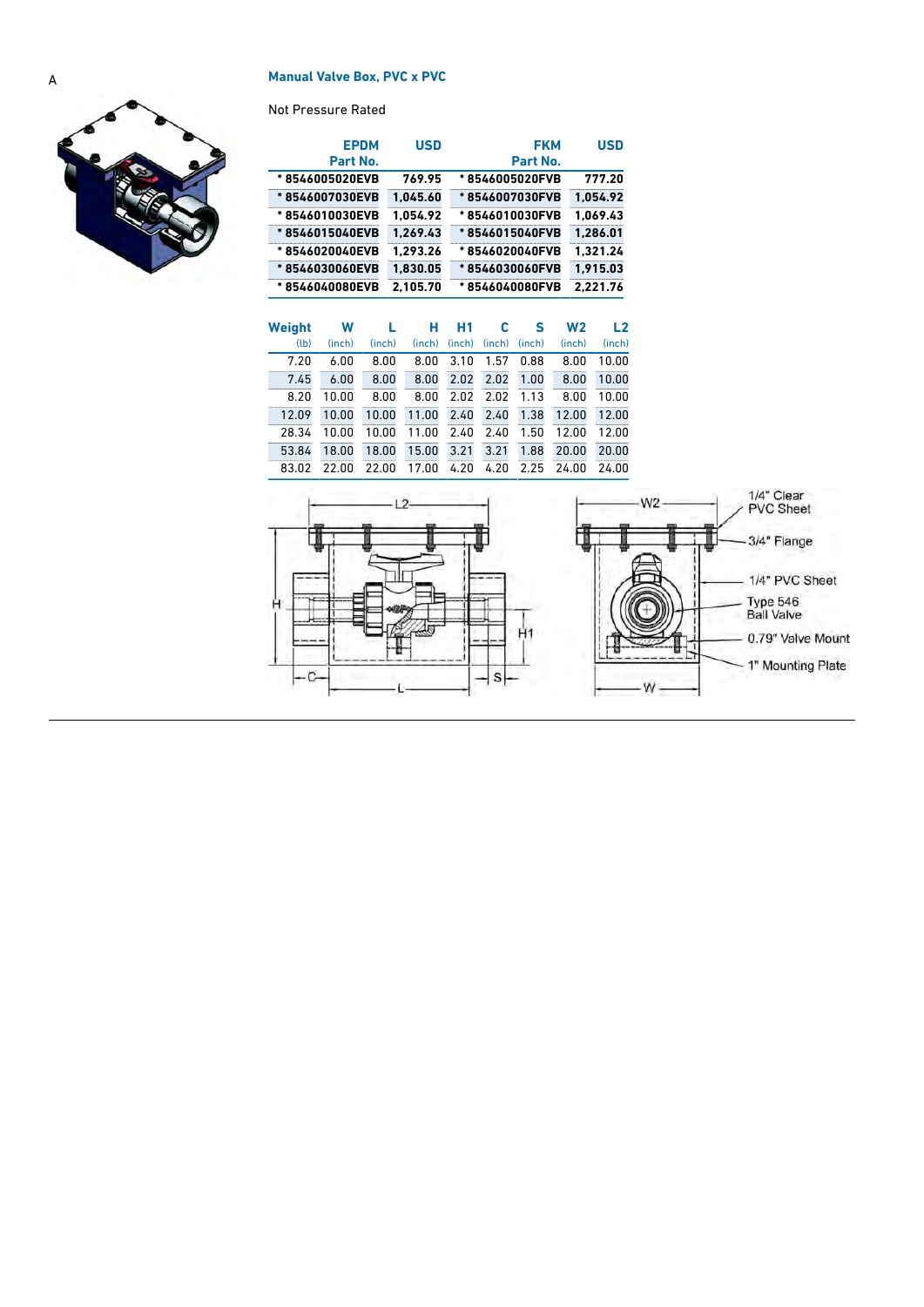### **A Manual Valve Box, CPVC x PVC**



| <b>Not Pressure Rated</b> |  |
|---------------------------|--|
|---------------------------|--|

| <b>EPDM</b><br>Part No. | <b>USD</b> | <b>FKM</b><br>Part No. | <b>USD</b> |
|-------------------------|------------|------------------------|------------|
| *9546005020EVB          | 795.85     | *9546005020FVB         | 843.52     |
| *9546007030EVB          | 1.076.68   | *9546007030FVB         | 1,168.91   |
| *9546010030EVB          | 1.093.26   | *9546010030FVB         | 1.225.91   |
| *9546015040EVB          | 1.317.10   | *9546015040FVB         | 1.347.15   |
| *9546020040EVB          | 1.356.48   | *9546020040FVB         | 1.404.15   |
| *9546030060EVB          | 2.069.43   | *9546030060FVB         | 2,100.52   |
| *9546040080EVB          | 2.392.75   | *9546040080FVB         | 2.433.16   |

| Weight | W      |        | н      | Н1     | c      | s      | W <sub>2</sub> | L <sub>2</sub> |
|--------|--------|--------|--------|--------|--------|--------|----------------|----------------|
| (lb)   | (inch) | (inch) | (inch) | (inch) | (inch) | (inch) | (inch)         | (inch)         |
| 7.22   | 6.00   | 8.00   | 3.10   | 3.10   | 1.57   | 0.88   | 8.00           | 10             |
| 7.47   | 6.00   | 8.00   | 3.22   | 2.02   | 2.02   | 1.00   | 8.00           | 10             |
| 8.27   | 6.00   | 8.00   | 3.46   | 2.02   | 2.02   | 1.13   | 8.00           | 10             |
| 12.32  | 10.00  | 10.00  | 4.05   | 2.40   | 2.40   | 1.38   | 12.00          | 12             |
| 28.82  | 10.00  | 10.00  | 4.56   | 2.40   | 2.40   | 1.50   | 12.00          | 12             |
| 55.38  | 18.00  | 18.00  | 6.17   | 3.21   | 3.21   | 1.88   | 20.00          | 20             |
| 85.88  | 22.00  | 22.00  | 6.88   | 4.20   | 4.20   | 2.25   | 24.00          | 24             |



#### A **Manual Valve Box, External Handle PVC x PVC**



|                | <b>EPDM</b><br>Part No.   |            |                                                     | <b>USD</b><br><b>FKM</b><br>Part No. |                 |        |        | <b>USD</b>     |        |
|----------------|---------------------------|------------|-----------------------------------------------------|--------------------------------------|-----------------|--------|--------|----------------|--------|
| *8546005020EEH |                           |            | 1.014.51                                            |                                      | * 8546005020FEH |        |        | 1.026.94       |        |
|                | *8546007030EEH            |            |                                                     | 1,295.34                             | * 8546007030FEH |        |        | 1,309.84       |        |
| *8546010030EEH |                           |            | 1.304.66                                            |                                      | * 8546010030FEH |        |        | 1,323.32       |        |
|                | 8546015040EEH<br>1,521.24 |            |                                                     |                                      | 8546015040FEH   |        |        | 1,661.14       |        |
| *8546020040EEH |                           |            | 1.545.08                                            |                                      | * 8546020040FEH |        |        | 1.578.24       |        |
|                |                           |            |                                                     |                                      |                 |        |        |                |        |
| Weight         | W                         |            | н                                                   | Η1                                   | H <sub>2</sub>  | c      | S      | W <sub>2</sub> | L2     |
| (lb)           | (inch)                    | (inch)     | (inch)                                              | (inch)                               | (inch)          | (inch) | (inch) | (inch)         | (inch) |
| 7.50           | 6.00                      | 8.00       | 9.20                                                | 7.00                                 | 3.10            | 1.57   | 0.88   | 8.00           | 10.00  |
| 7.75           | 6.00                      | 8.00       | 9.50                                                | 7.00                                 | 3.22            | 2.02   | 1.00   | 8.00           | 10.00  |
| 8.50           | 6.00                      | 8.00       | 9.50                                                | 7.00                                 | 3.46            | 2.02   | 1.13   | 8.00           | 10.00  |
| 12.49          | 8.00                      | 10.00      | 12.80                                               | 10.00                                | 4.05            | 2.40   | 1.38   | 10.00          | 12.00  |
| 28.74          | 8.00                      | 10.00      | 13.00                                               | 10.00                                | 4.56            | 2.40   | 1.50   | 10.00          | 12.00  |
|                | 426                       | А<br>-1111 | K/E.<br>ic Onia<br><b>MAY B'und Stewart</b><br>an a |                                      |                 |        |        |                |        |

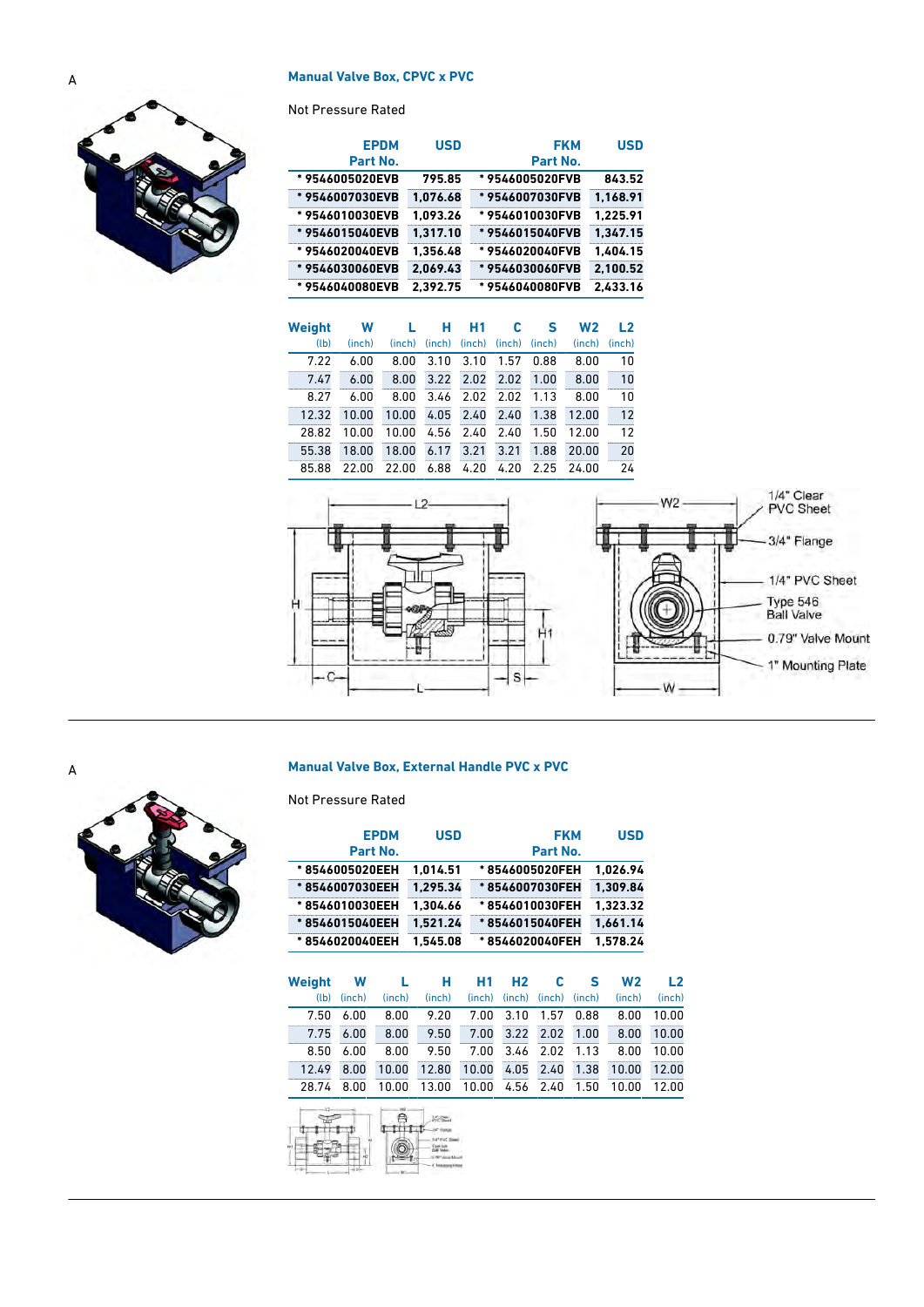### A **Manual Valve Box, External Handle CPVC x PVC**



Not Pressure Rated

| EPDM<br>Part No. |                 |        | <b>USD</b>                                                                             |                            |                 | <b>FKM</b><br>Part No. |        | <b>USD</b>     |        |
|------------------|-----------------|--------|----------------------------------------------------------------------------------------|----------------------------|-----------------|------------------------|--------|----------------|--------|
| *9546005020EEH   |                 |        | 1,045.60                                                                               |                            |                 | *9546005020FEH         |        | 1,052.85       |        |
|                  | *9546007030EEH  |        |                                                                                        | 1,330.57                   | * 9546007030FEH |                        |        | 1,461.14       |        |
|                  | *9546010030EEH  |        | 1,350.26                                                                               |                            |                 | *9546010030FEH         |        | 1,366.84       |        |
|                  | *9546015040EEH  |        |                                                                                        | 1,573.06<br>*9546015040FEH |                 |                        |        | 1,604.15       |        |
|                  | * 9546020040EEH |        |                                                                                        | 1,614.51                   | * 9546020040FEH |                        |        | 1,661.14       |        |
|                  |                 |        |                                                                                        |                            |                 |                        |        |                |        |
| Weight           | W               |        | н                                                                                      | <b>H1</b>                  | H <sub>2</sub>  | c                      | S      | W <sub>2</sub> | L2     |
| (lb)             | (inch)          | (inch) | (inch)                                                                                 | (inch)                     | (inch)          | (inch)                 | (inch) | (inch)         | (inch) |
| 7.52             | 5.00            | 8.00   | 9.20                                                                                   | 7.00                       | 3.10            | 1.57                   | 0.88   | 7.00           | 10.00  |
| 7.77             | 5.00            | 8.00   | 9.50                                                                                   | 7.00                       | 3.22            | 2.02                   | 1.00   | 7.00           | 10.00  |
| 8.57             | 5.00            | 8.00   | 9.50                                                                                   | 7.00                       | 3.46            | 2.02                   | 1.13   | 7.00           | 10.00  |
| 11.42            | 8.00            | 10.00  | 12.80                                                                                  | 10.00                      | 4.05            | 2.40                   | 1.38   | 10.00          | 12.00  |
| 29.22            | 8.00            | 10.00  | 13.00                                                                                  | 10.00                      | 4.56            | 2.40                   | 1.50   | 10.00          | 12.00  |
|                  |                 |        | Selection<br>of Conie<br><b>MANC Steel</b><br><b><i><u>Asia access Citizen</u></i></b> |                            |                 |                        |        |                |        |

#### A **Actuated Valve Box, PVC x PVC**



| <b>EPDM</b>    | <b>USD</b> | <b>FKM</b>      | <b>USD</b> |
|----------------|------------|-----------------|------------|
| Part No.       |            | Part No.        |            |
| *8546005020EAV | 1.076.68   | *8546005020FAV  | 1.083.94   |
| *8546007030EAV | 1.354.40   | *8546007030FAV  | 1,363.73   |
| *8546010030EAV | 1.363.73   | * 8546010030FAV | 1.378.24   |
| *8546015040EAV | 1.575.13   | *8546015040FAV  | 1.591.71   |
| *8546020040EAV | 1.597.93   | *8546020040FAV  | 1.627.98   |
| *8546030060EAV | 2,132.64   | *8546030060FAV  | 2.254.92   |
| *8546040080EAV | 2.411.40   | *8546040080FAV  | 2.528.50   |
|                |            |                 |            |

| Weiaht | W       | L      | н      | H1         | c                          | s    | W <sub>2</sub> | L <sub>2</sub> |
|--------|---------|--------|--------|------------|----------------------------|------|----------------|----------------|
| (lb)   | (inch)  | (inch) | (inch) |            | $(inch)$ $(inch)$ $(inch)$ |      | (inch)         | (inch)         |
| 8.70   | 10.00   | 10.00  | 14.00  | 3.10       | 1.57                       | 0.88 | 12.00          | 12.00          |
| 8.95   | 10.00   | 10.00  | 14.00  | 3.22       | 2.02                       | 1.00 | 12.00          | 12.00          |
| 10.20  | 10.00   | 10.00  | 14.00  | 3.46       | 2.02                       | 1.13 | 12.00          | 12.00          |
| 14.34  | 10.00   | 10.00  | 16.00  | 4.05       | 2.40                       | 1.38 | 12.00          | 12.00          |
| 33.44  | 10.00   | 10.00  | 16.00  | 4.56       | 2.40                       | 1.50 | 12.00          | 12.00          |
| 61.34  | 13.00   | 15.00  | 24.00  | 6.17       | 3.21                       | 1.88 | 15.00          | 17.00          |
| 01.52  | 1 F 0 O | 1700   | 0100   | $\sqrt{2}$ | $\sim$<br>$\epsilon$       | o or | 17 O.O         | 1000           |

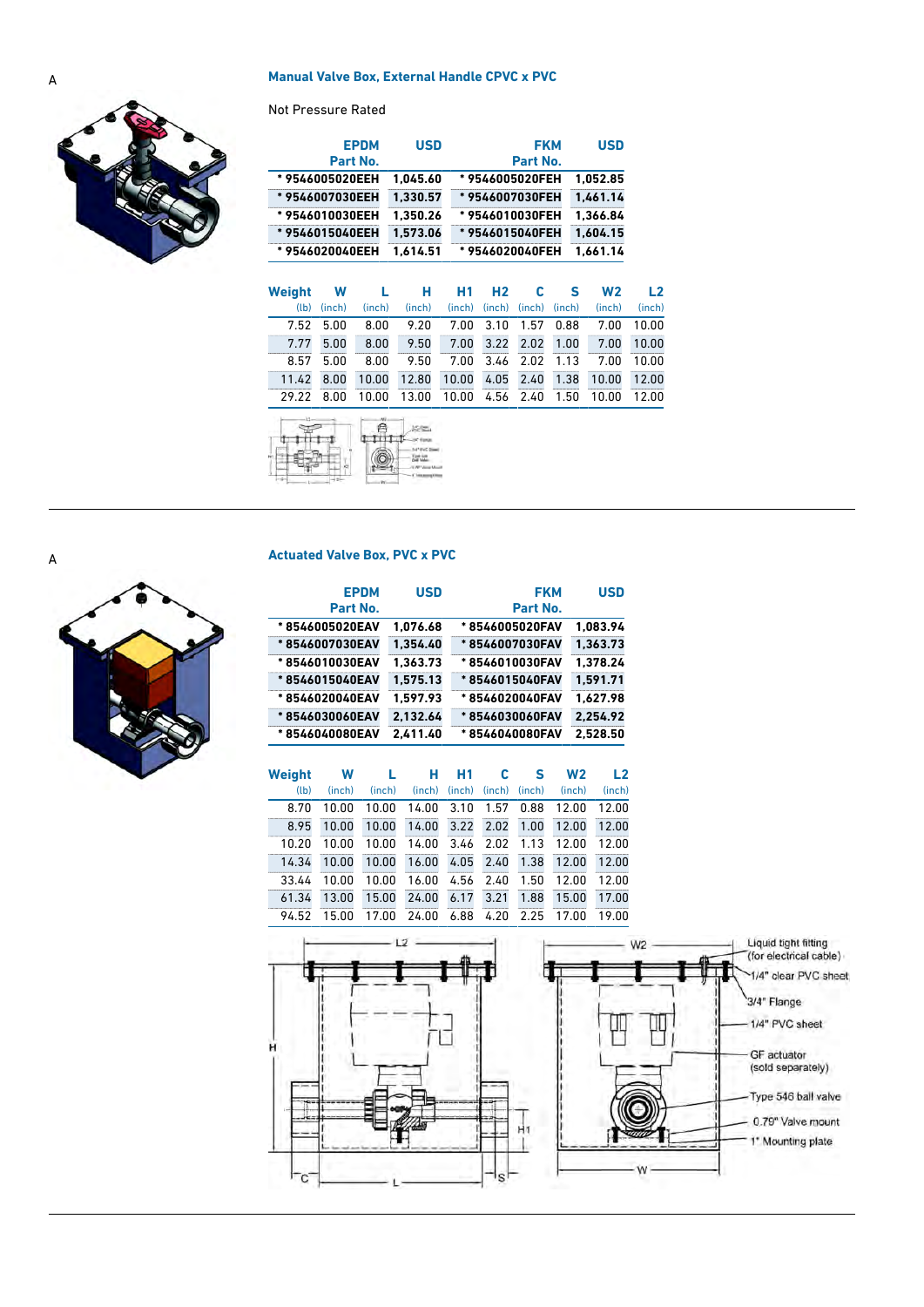#### A **Actuated Valve Box, CPVC x PVC**



#### Not Pressure Rated

Includes 546 Ball Valve, customer to purchase actuator of choice separately, to be mounted onto valve

| <b>EPDM</b><br>Part No. | <b>USD</b> | <b>FKM</b><br>Part No. | <b>USD</b> |
|-------------------------|------------|------------------------|------------|
| *9546005020EAV          | 1.102.59   | *9546005020FAV         | 1.110.88   |
| *9546007030EAV          | 1.387.56   | *9546007030FAV         | 1.396.89   |
| *9546010030EAV          | 1.404.15   | *9546010030FAV         | 1.420.73   |
| *9546015040EAV          | 1.622.80   | *9546015040FAV         | 1.653.89   |
| *9546020040EAV          | 1.663.21   | *9546020040FAV         | 1.710.88   |
| *9546030060EAV          | 2.370.98   | *9546030060FAV         | 2.404.15   |
| *9546040080EAV          | 2.699.48   | *9546040080FAV         | 2.739.90   |
|                         |            |                        |            |

| Weiaht | W      |        | н     | <b>H1</b>         | c    | s                 | W2     | L <sub>2</sub> |
|--------|--------|--------|-------|-------------------|------|-------------------|--------|----------------|
| (lb)   | (inch) | (inch) |       | $(inch)$ $(inch)$ |      | $(inch)$ $(inch)$ | (inch) | (inch)         |
| 8.72   | 10.00  | 10.00  | 14.00 | 3.10              | 1.57 | 0.88              | 12.00  | 12.00          |
| 8.97   | 10.00  | 10.00  | 14.00 | 3.22              | 2.02 | 1.00              | 12.00  | 12.00          |
| 10.27  | 10.00  | 10.00  | 14.00 | 3.46              | 2.02 | 1.13              | 12.00  | 12.00          |
| 14.57  | 10.00  | 10.00  | 16.00 | 4.05              | 2.40 | 1.38              | 12.00  | 12.00          |
| 33.92  | 10.00  | 10.00  | 16.00 | 4.56              | 2.40 | 1.50              | 12.00  | 12.00          |
| 62.88  | 13.00  | 15.00  | 24.00 | 6.17              | 3.21 | 1.88              | 15.00  | 17.00          |
| 97.38  | 15.00  | 17.00  | 24.00 | 6.88              | 4.20 | 2.25              | 17.00  | 19.00          |

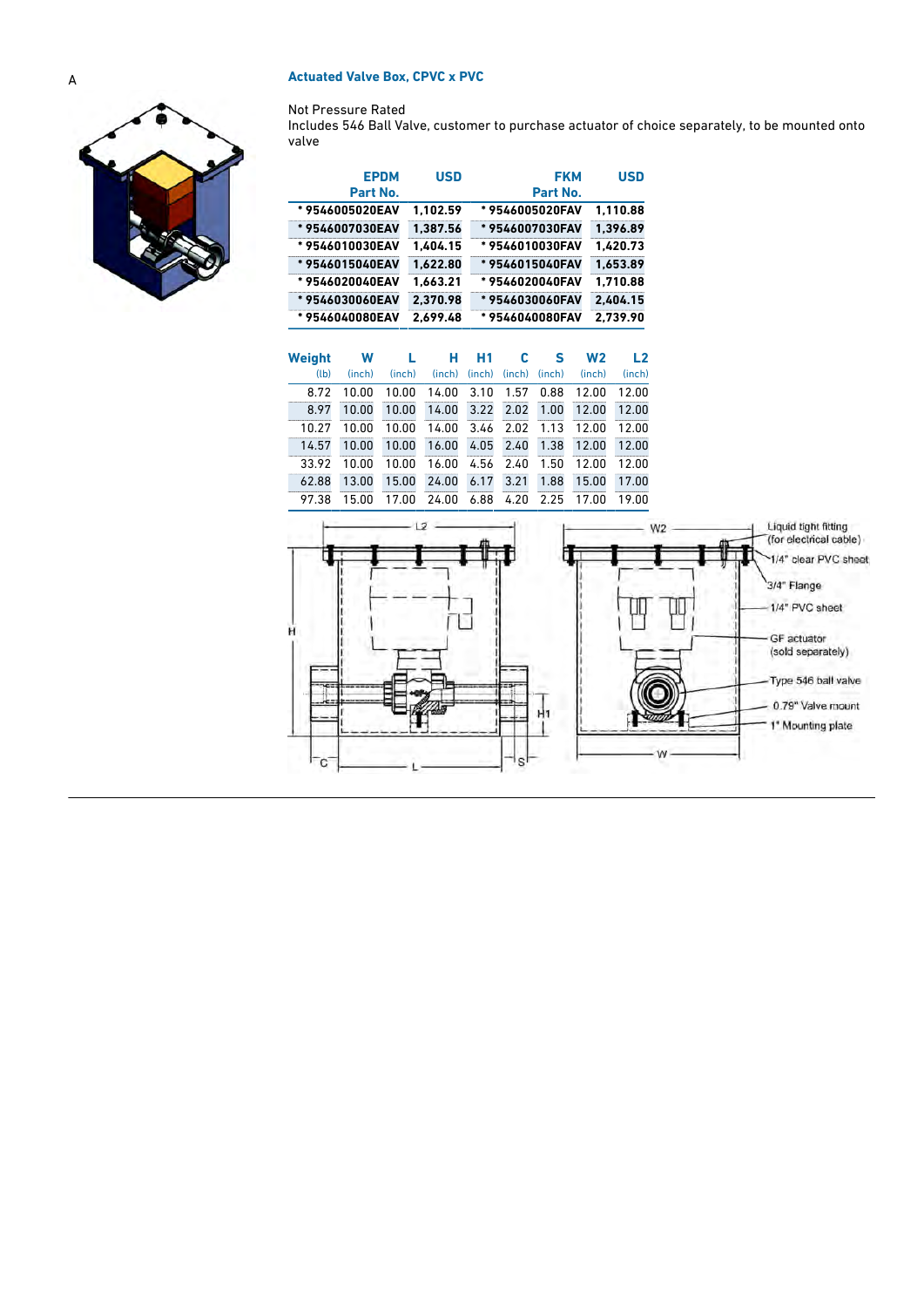### A **Flange/Union Box, PVC**



Not Pressure Rated

| <b>Secondary</b><br><b>Connection</b><br>(inch) | Part No.   | USD      |
|-------------------------------------------------|------------|----------|
| 2                                               | * 8854020F | 600.00   |
| 3                                               | *8854030F  | 846.63   |
| 4                                               | * 8854040F | 992.75   |
| 6                                               | *8854060F  | 1.622.80 |
| 8                                               | * 8854080F | 1.607.25 |
| 10                                              | *8854100F  | 2.094.30 |

| <b>Secondary</b>            | Weight | W      | W2     |        | L2     | L <sub>3</sub> | н      | н1     |        |
|-----------------------------|--------|--------|--------|--------|--------|----------------|--------|--------|--------|
| <b>Connection</b><br>(inch) | (lb)   | (inch) | (inch) | (inch) | (inch) | (inch)         | (inch) | (inch) | (inch) |
| 2                           | 6.58   | 9      | 11.00  | 14.00  | 16.00  | 8.57           | 9.00   | 4.50   | 1.57   |
| 3                           | 6.97   | 9      | 11.00  | 14.00  | 16.00  | 9.02           | 9.00   | 4.50   | 2.02   |
| 4                           | 9.32   | 12     | 14.00  | 14.00  | 16.00  | 9.40           | 12.00  | 6.00   | 2.40   |
| 6                           | 23.63  | 12     | 14.00  | 14.00  | 16.00  | 10.21          | 12.00  | 6.00   | 3.21   |
| 8                           | 36.29  | 15     | 17.00  | 15.00  | 17.00  | 11.70          | 15.00  | 7.50   | 4.20   |
| 10                          | 55.75  | 15     | 17.00  | 15.00  | 17.00  | 12.78          | 15.00  | 7.50   | 5.28   |

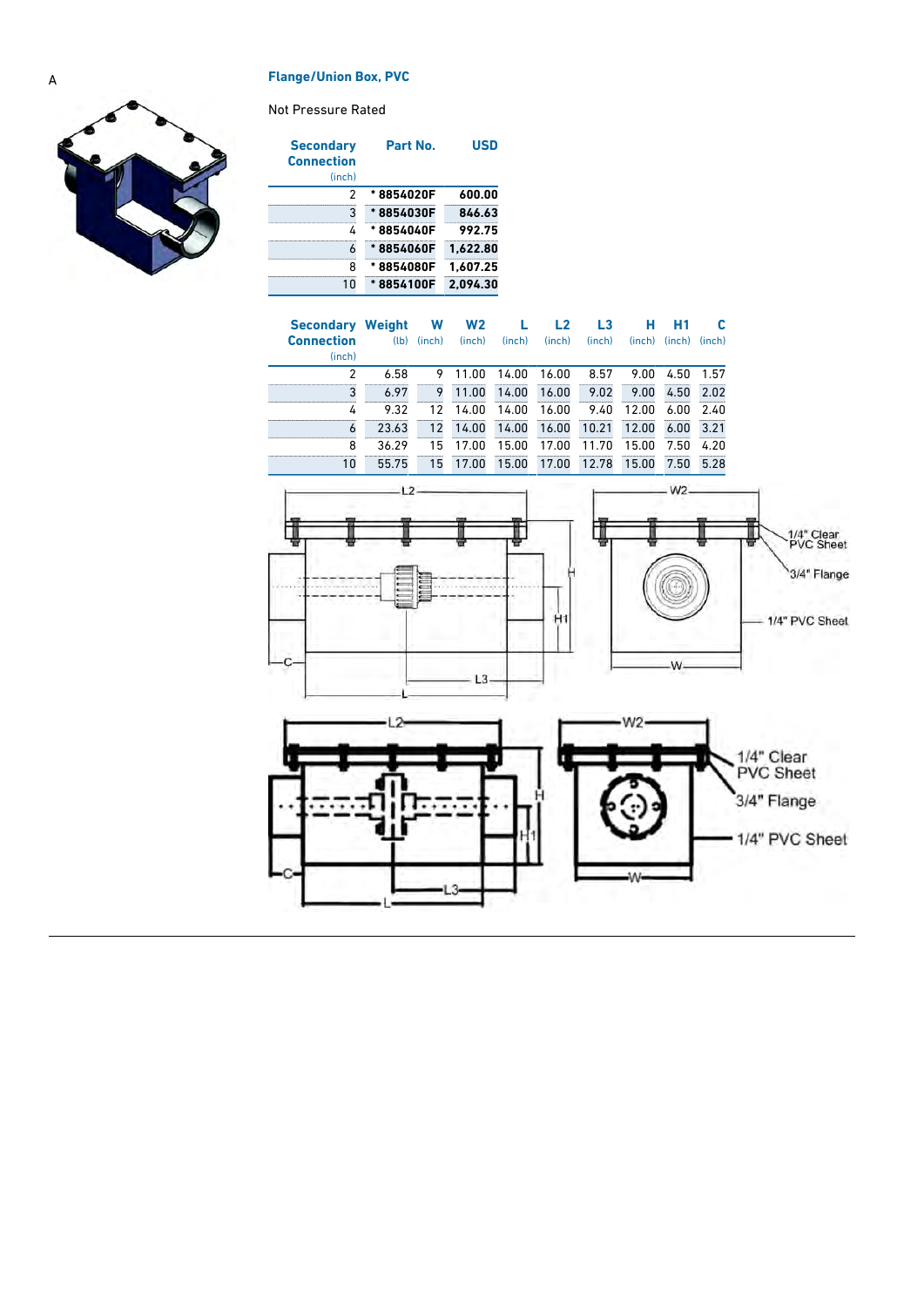## <span id="page-34-0"></span>**Leak Detection**



#### A **Low Point Leak Detection Alarm Box**

- Visual alarm indicators
- Powered on lithium batteries
- Alarm box does not include sensors
- No output option

۳

|         | Part No.   | <b>USD</b> | <b>Description</b>                                    |
|---------|------------|------------|-------------------------------------------------------|
| $\star$ | *150240001 | 1.691.19   | 4 Sensor Signal<br><b>Leak Detection</b><br>Alarm Box |



#### **Low Point Leak Detection System**

- 12 point leak detection system
- 14" x 12" NEMA 4 Enclosure with locking latches.
- Internal fusible breaker for power protection.
- (12) Red LED indicators for leak detection at a specific points.
- RS485 Communications for building automation.
- Alarm output terminals for remote alarm indication.
- Optional audible alarm available.
- Other options available upon request.

| Part No. USD |      | <b>Description</b>                     |
|--------------|------|----------------------------------------|
| *150000060   | Call | 12 Point Leak<br>Detection Sys-<br>tem |

#### A **Continuous Cable Leak Detection System**

- Dimensions: 13.75" x 11.81" x 4.00" (350mm x 300mm x 102mm) Type 12 (IP52)
- Power: 110-240VAC, 50/60 Hz, 0.3 A/50 VA 24 VDC, 1 A/24 VA
	- Accepts probe and cable sensors in one sensor string



|         | ble Range<br>(ft) | <b>Maximum Ca-</b> Cable Capac-<br>itv | Part No. USD |      |
|---------|-------------------|----------------------------------------|--------------|------|
| $\ast$  | 3000              |                                        | *150 000 061 | Call |
| $\ast$  | 7500              |                                        | *150 000 064 | Call |
| $\star$ | 7500              |                                        | *150 000 065 | Call |